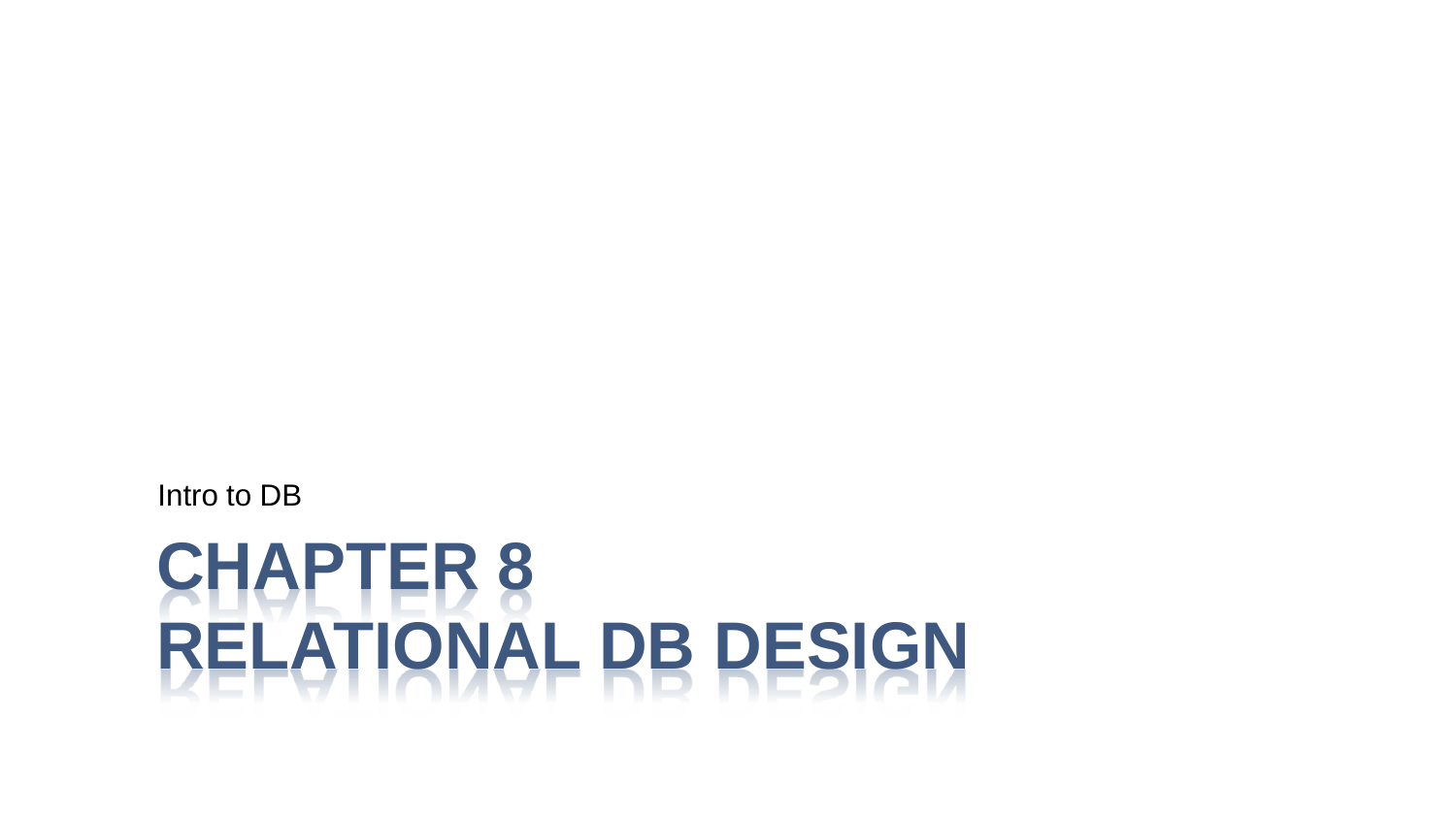# **Chapter 8: Relational Database Design**

- Features of Good Relational Design
- Atomic Domains and First Normal Form
- Decomposition Using Functional Dependencies
- **EXECTE:** Functional Dependency Theory
- **Algorithms**
- Decomposition Using Multivalued Dependencies
- More Normal Form
- Database-Design Process
- Modeling Temporal Data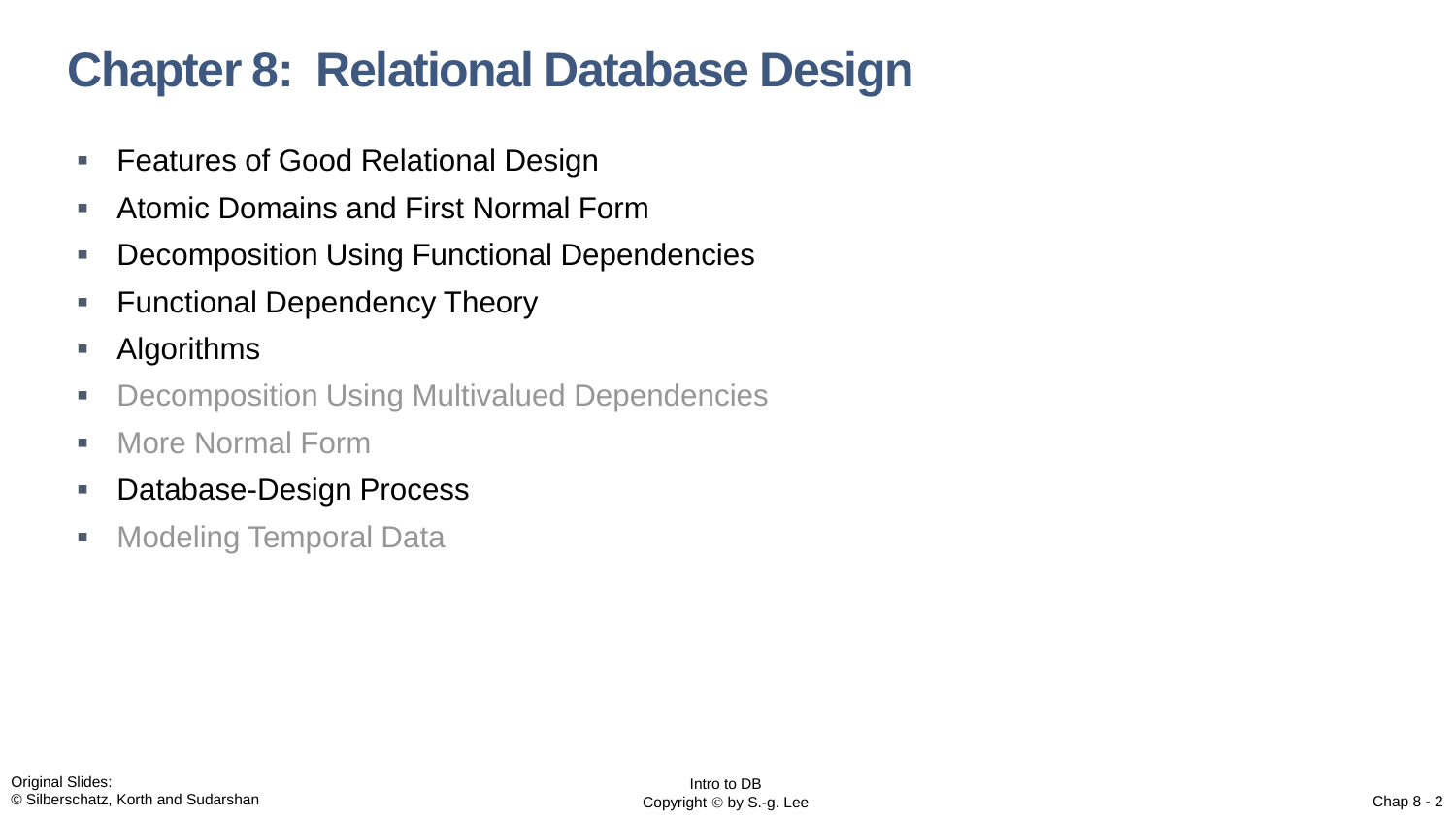# **Pitfalls of Relational Database Design**

Relational database design

- $R = (ABCDE)$  <----- single relation schema
- $\text{DB}_1 = \{ R_1, \ldots, R_n \}$  <----- DB schema (set of relation schemas)
- **Design Goals:** 
	- Ensure that relationships among attributes are represented (information content)
	- Avoid redundant data
	- Facilitate enforcement of database integrity constraints
- A bad design may lead to
	- Inability to represent certain information
	- **Repetition of Information**
	- **Loss of information**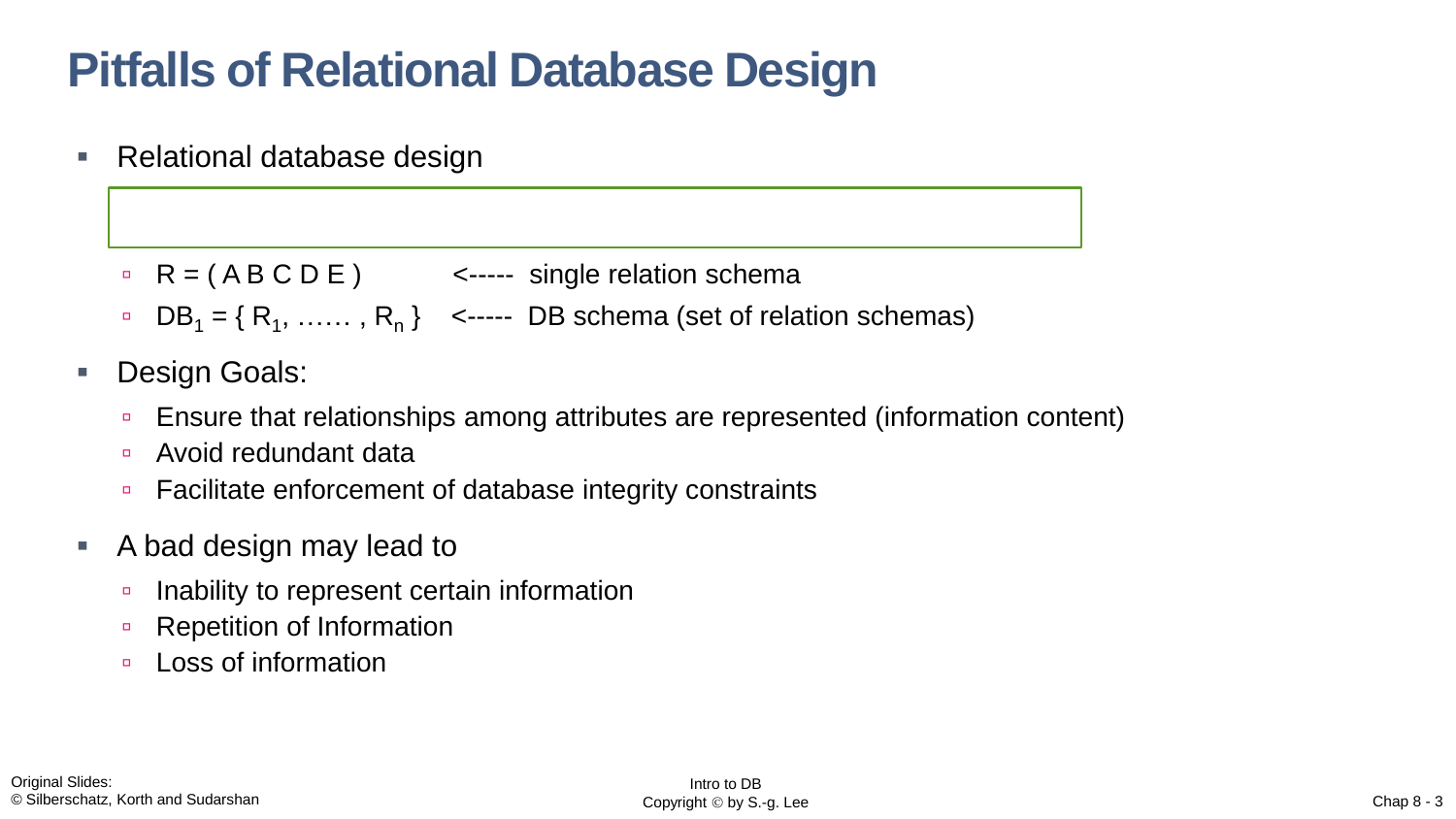

*Lending-schema* = (*branch-name, branch-city, assets, customer-name, loannumber, amount)*

|             |                 |         | customer-    | loan-  |        |
|-------------|-----------------|---------|--------------|--------|--------|
| branch-name | branch-city     | assets  | name         | number | amount |
| Downtown    | Brooklyn        | 9000000 | <b>Jones</b> | $L-17$ | 1000   |
| Redwood     | Palo Alto       | 2100000 | Smith        | $L-23$ | 2000   |
| Perryridge  | Horseneck       | 1700000 | <b>Hayes</b> | $L-15$ | 1500   |
| Downtown    | <b>Brooklyn</b> | 9000000 | Jackson      | $L-14$ | 1500   |

- Redundancy:
	- **Wastes space**
	- Complicates updating, introducing possibility of inconsistency of *assets* value

Data for *branch-name, branch-city, assets* are repeated for each loan

- Null values
	- **Can use null values, but they are difficult to handle.**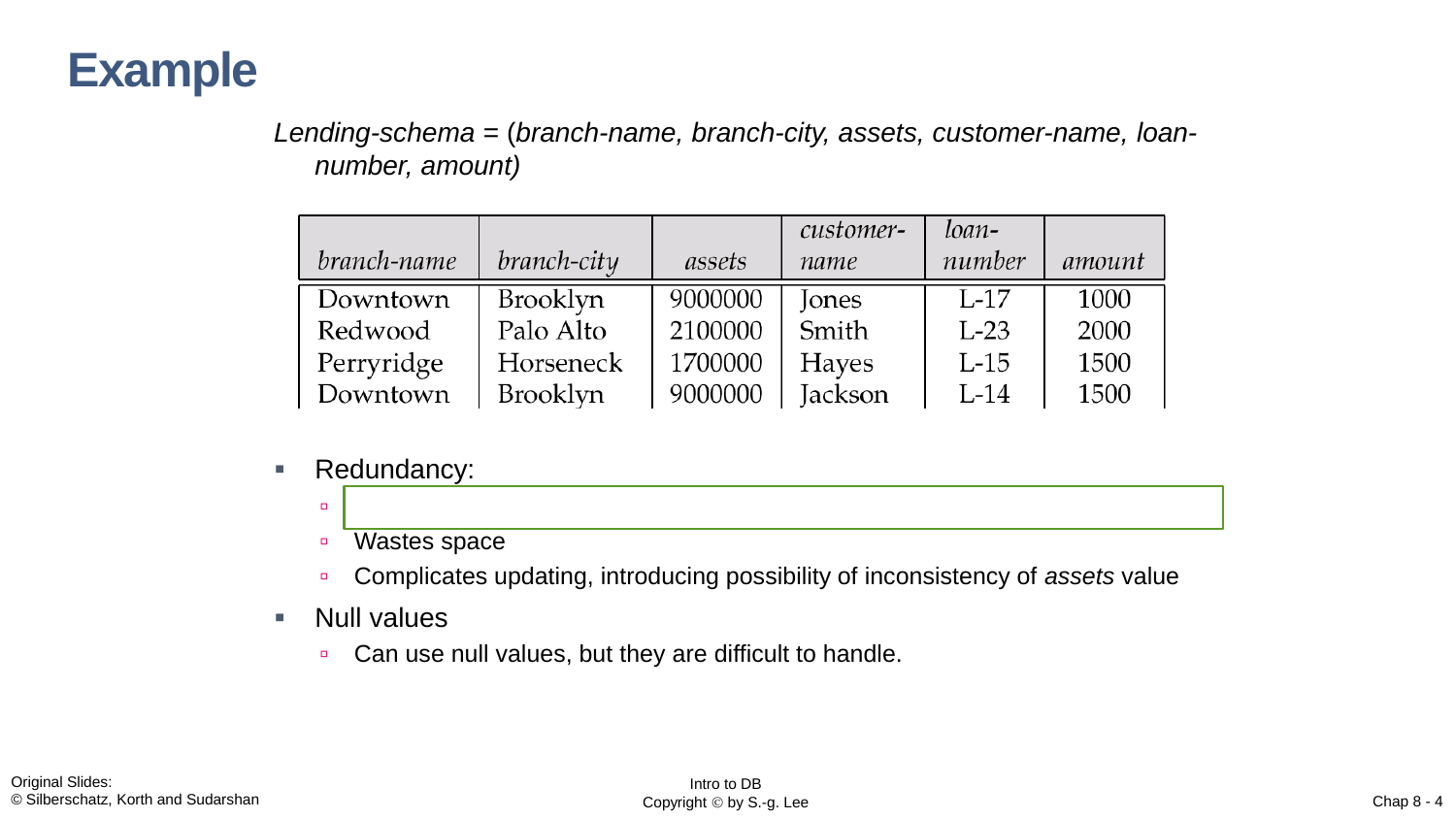### **Redundancy creates problems**

- Anomalies (by Codd)
	- *Insertion anomaly*: cannot store information about a branch if no loans exist
	- *Deletion anomaly*: lose branch info when that last account for the branch is deleted
	- *Update anomaly*: what happens when you modify asset for a branch in only a single record?
- The problems are caused by redundancy!
- Solution

decompose schema so that each information content is represented only once (later)

information content: relationship between attributes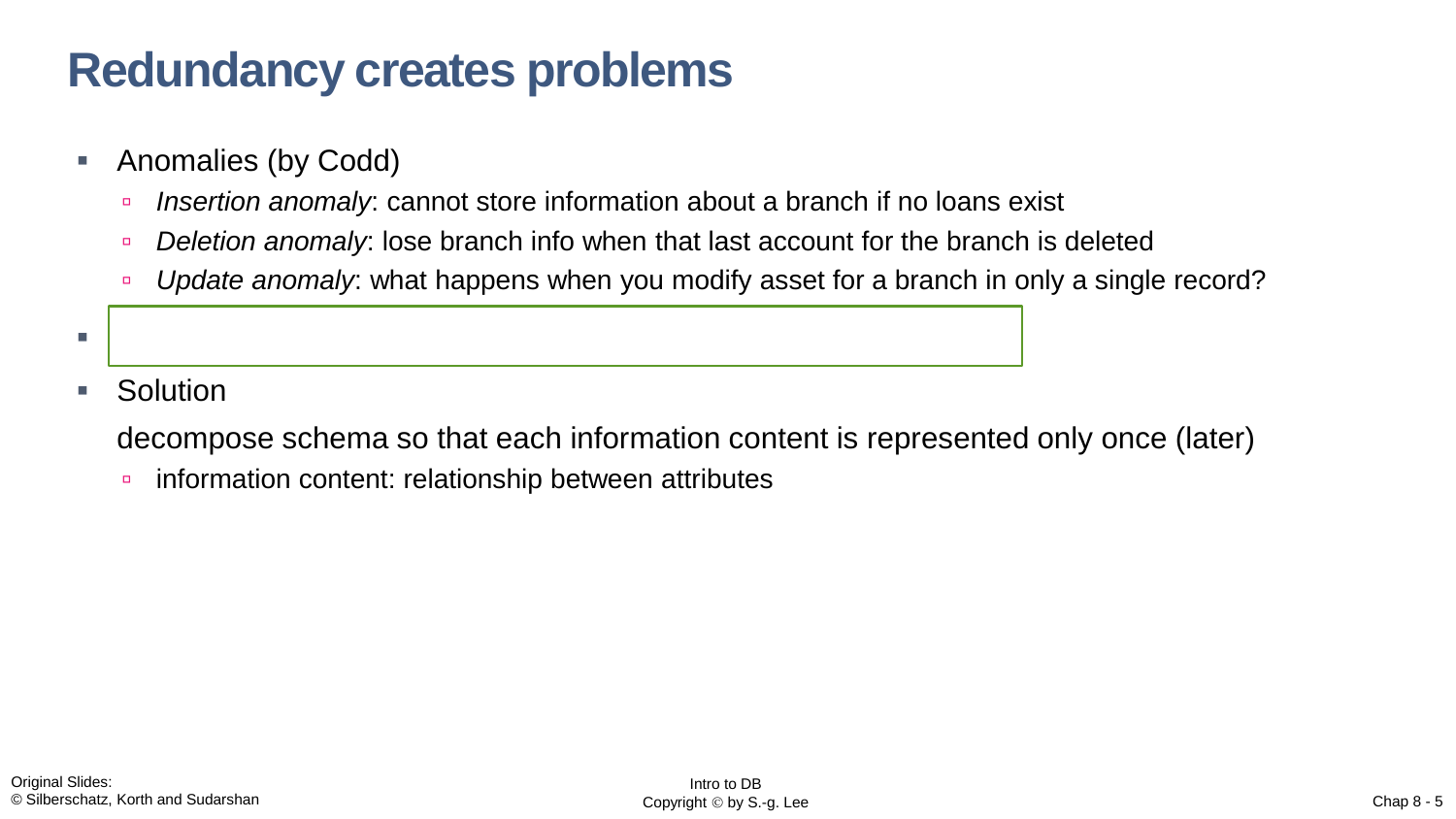# **First Normal Form**

- Domain is atomic if its elements are considered to be indivisible units
	- Examples of non-atomic domains:
		- set of names, composite attributes
		- identification numbers like CS101 that can be broken up into parts
- A relational schema is in *first normal form (1NF)*
- Atomicity is actually a property of how the elements of the domain are used
	- Student ID numbers: *CS0012, EE1127, …*
- Non-atomic attributes leads to
	- encoding of information in the application program ...
		- … rather than in the database
	- **complication in storage and query processing**
- We assume all relations are in first normal form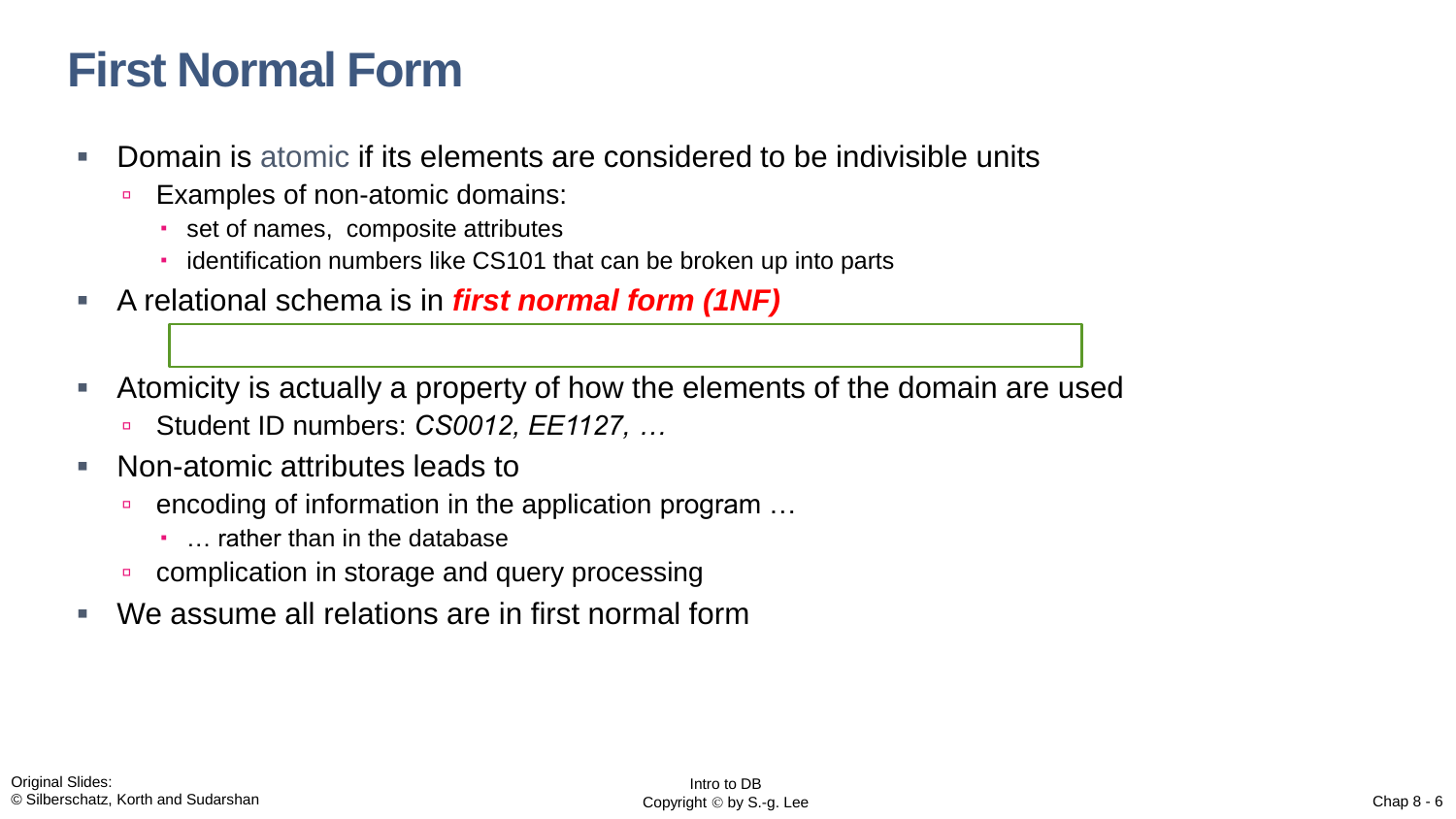# **Relational Theory**

Goal: Devise a theory for the following

- Decide whether a particular relation R is in "good" form.
- In the case that a relation R is not in "good" form,

decompose it into a set of relations {*R*<sup>1</sup>

- each relation is in good form
- <sup>n</sup> the decomposition is lossless (preserves the information in the original relation before decomposition)
- **Our theory is based on:** 
	- functional dependencies
	- **n** multivalued dependencies (not covered in this semester)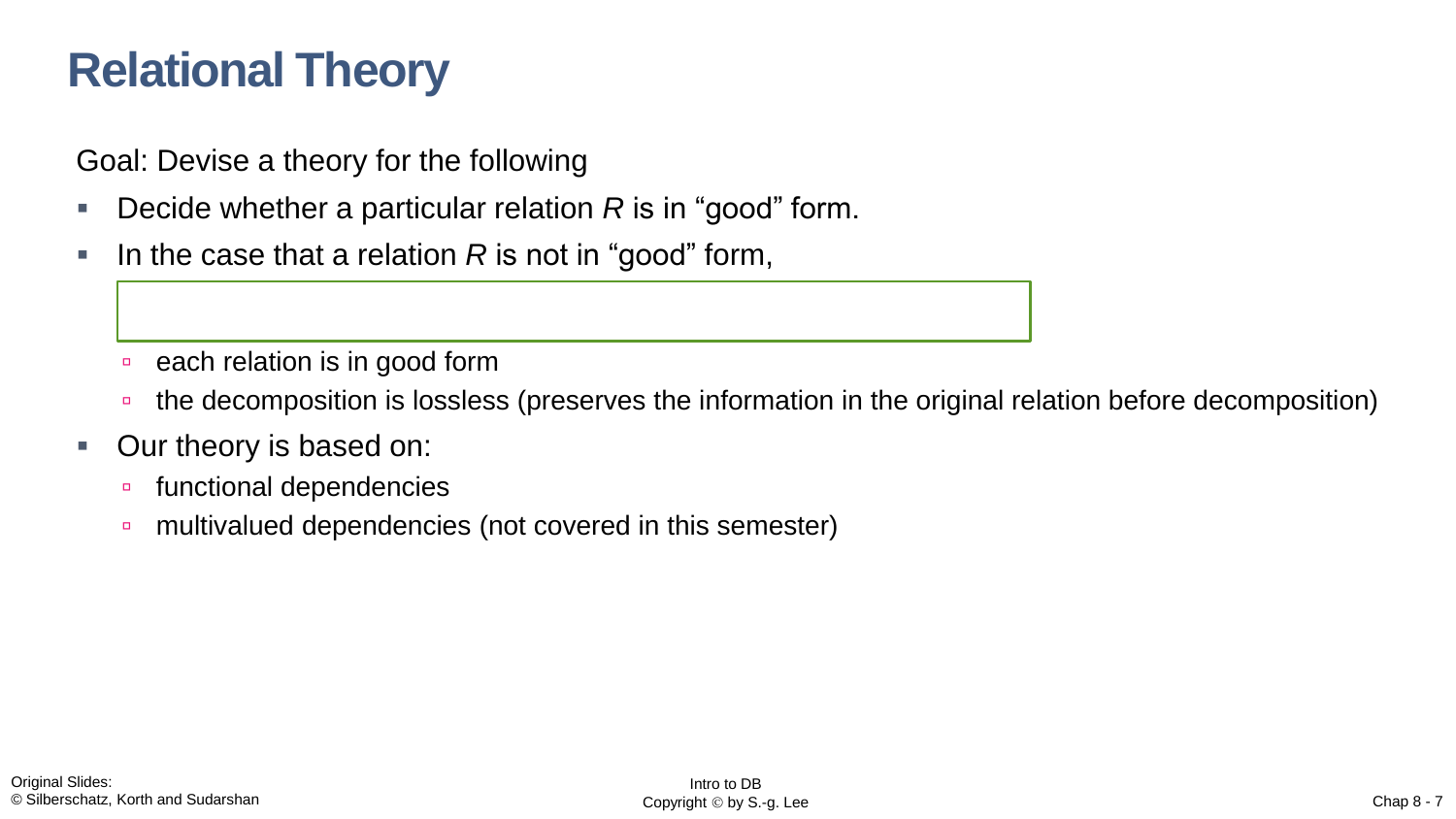## **Functional Dependencies**

- Constraints on the set of legal relations.
- Require that the value for a certain set of attributes determines uniquely the value for another set of attributes.



- **Example** 
	- *Which attribute's values depend on other attributes?*

*Student=(ID, Name, Dept, Dept\_office, College, Dean, Advisor, Adv\_phone)*

*Supplies=(Supplier, S-contact, Part-ID, Part-Name, Size, Proj-ID, Location, Manager, P-contact, Quantit y)*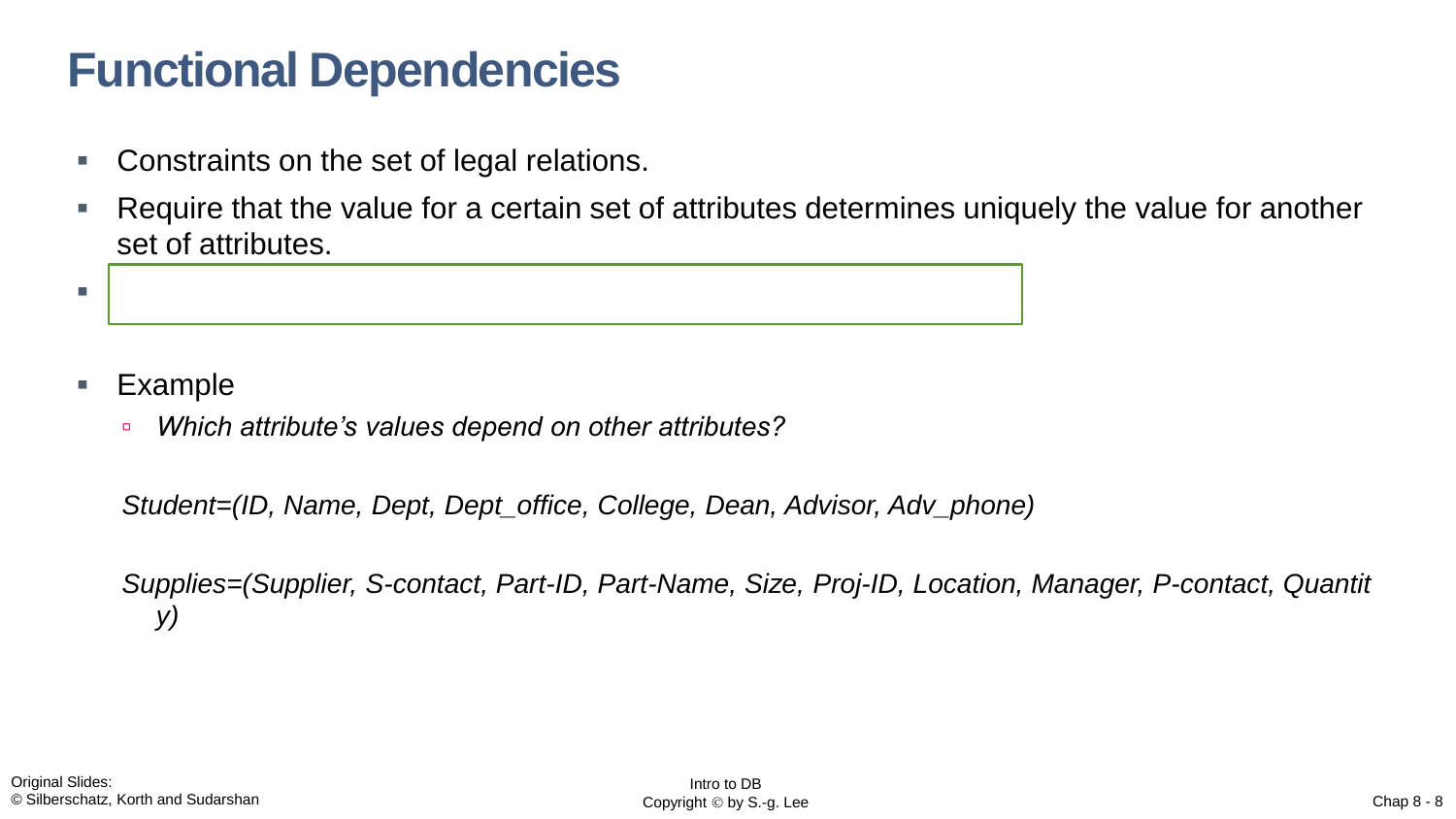### **Functional Dependencies (Cont.)**

■ Let *R* be a relation schema

 $\alpha \subseteq R$  and  $\beta \subseteq R$ 

- The *functional dependency*  $\alpha \rightarrow \beta$  holds on R if and only if
	- for any *legal* relations *r*(R),
	- whenever any two tuples  $t_1$  and  $t_2$  of *r* agree on the attributes  $\alpha$ ,
	- they also agree on the attributes  $\beta$ .
	- That is,

 $t_1[\alpha] = t_2[\alpha] \Rightarrow t_1[\beta] = t_2[\beta]$ 

- Example
	- Consider *r(A,B)* with the following instance of *r*

On this instance, *A* → *B* does **NOT** hold, but *B* → *A* does hold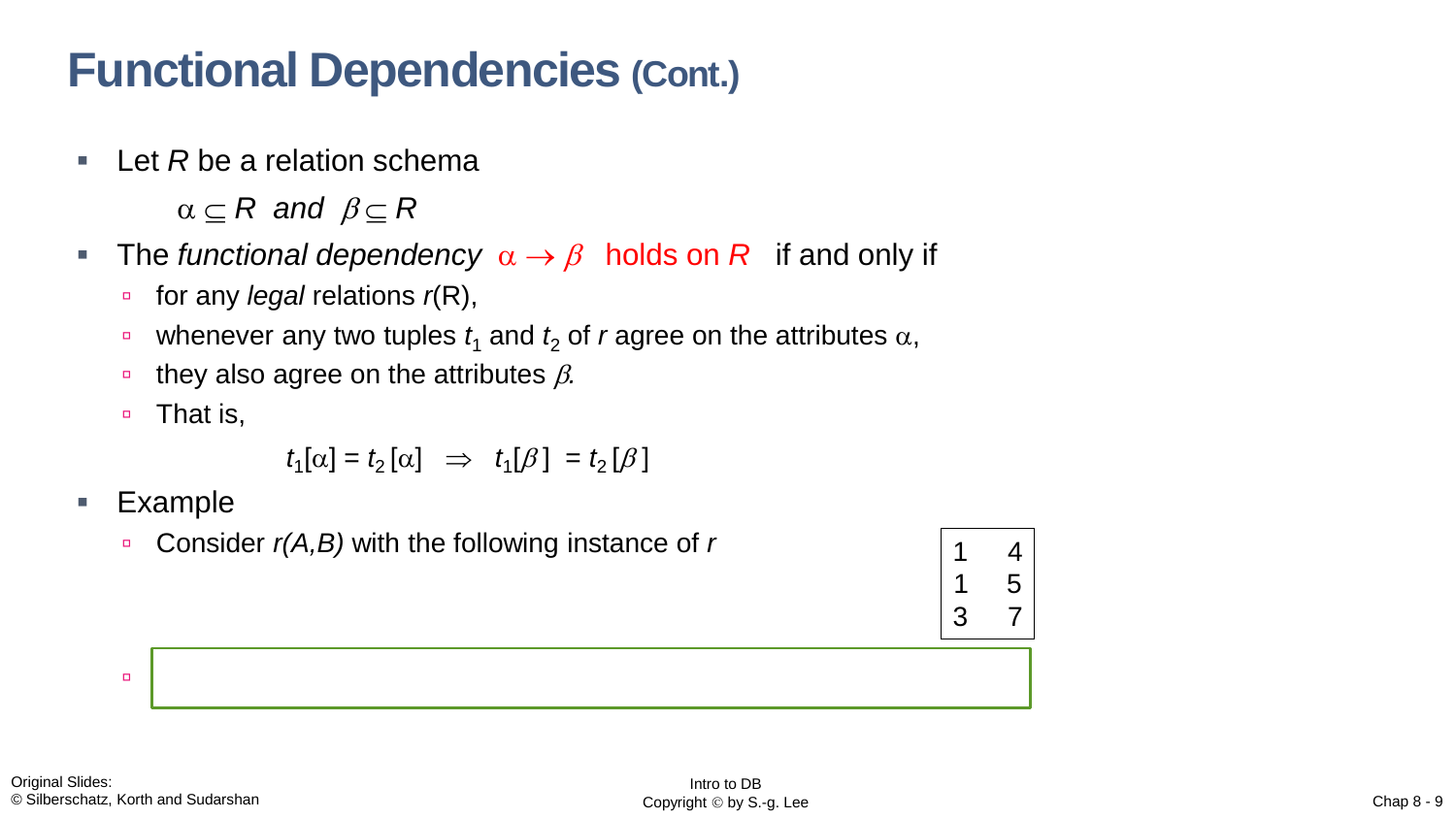# **Applications of FD**

- *K* is a *superkey* for relation schema *R* if and only if *K* → *R*
- K is a *candidate key* for R if and only if
	- $K \rightarrow R$ , and
	- **for no**  $\alpha \subset K$ ,  $\alpha \to R$
- **Functional dependencies allow us to express constraints that cannot be expressed using** ed using superkeys.

*Loan-info-schema* = (*customer-name, loan-number, branch-name, amount*)

We expect the following functional dependencies to hold:

*loan-number* → *amount loan-number* → *branch-name*

but would not expect the following to hold: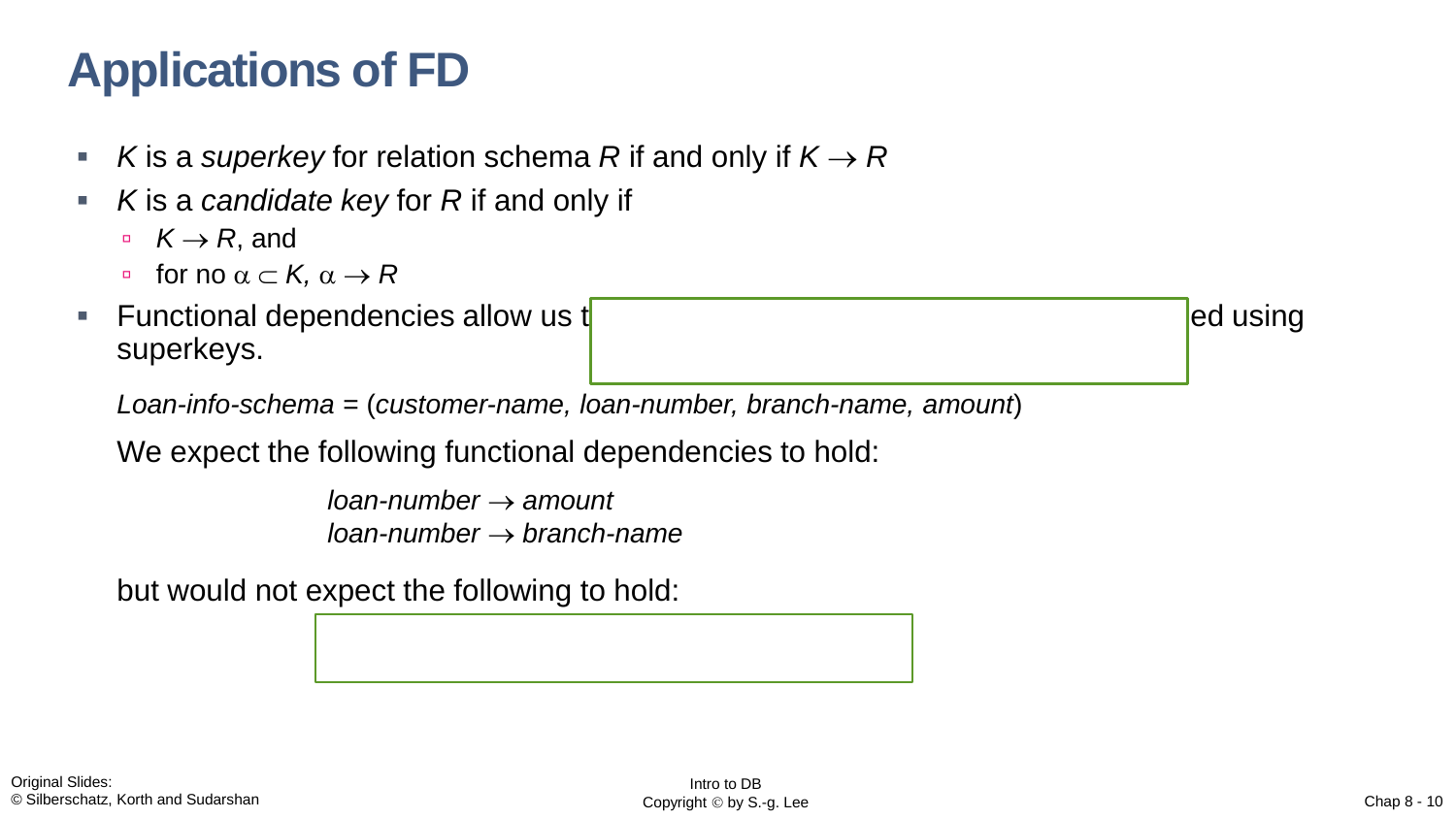# **Applications of FD (Cont.)**

- **EXE** Specify constraints on the set of legal relations
	- We say that F holds on R if

*all legal* relations on *R* satisfy the set of functional dependencies *F*

- Test relations to see if they are legal under a given set of FDs
	- If a relation *r* is legal under a set *F* of functional dependencies, we say that *r* satisfies *F.*

Note:

A *specific instance* of a relation schema may satisfy a functional dependency even if the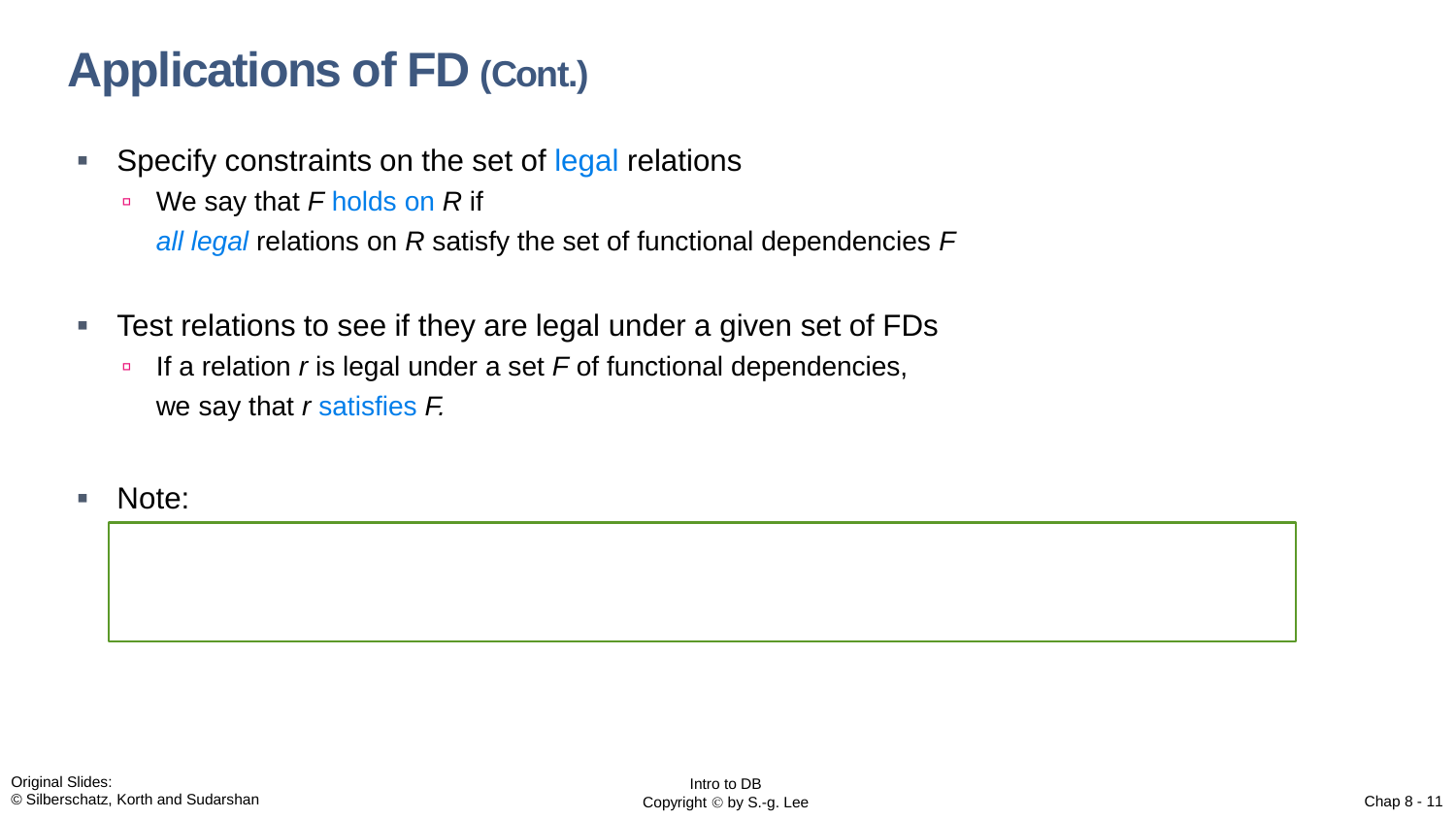### **What causes redundancy?**

*Lending-schema* = (*b-name, b-city, assets, c-name, loan#, amount)*

|             |                 |         | customer-    | loan-  |        |
|-------------|-----------------|---------|--------------|--------|--------|
| branch-name | branch-city     | assets  | name         | number | amount |
| Downtown    | Brooklyn        | 9000000 | Jones        | $L-17$ | 1000   |
| Redwood     | Palo Alto       | 2100000 | Smith        | $L-23$ | 2000   |
| Perryridge  | Horseneck       | 1700000 | <b>Hayes</b> | $L-15$ | 1500   |
| Downtown    | <b>Brooklyn</b> | 9000000 | Jackson      | $L-14$ | 1500   |

 $F = \{$  *b*-name  $\rightarrow$  *b*-city assets ; loan#  $\rightarrow$  amount *b*-name  $\}$ , Key = {*c*-name, loan#}

- Redund
	- *b-city, assets* are repeated for each loan with the same branch
	- **a** amount, b-name are repeated for each loan
- Observations
	- Same values repeated for attributes that are functionally dependent on non-key attributes!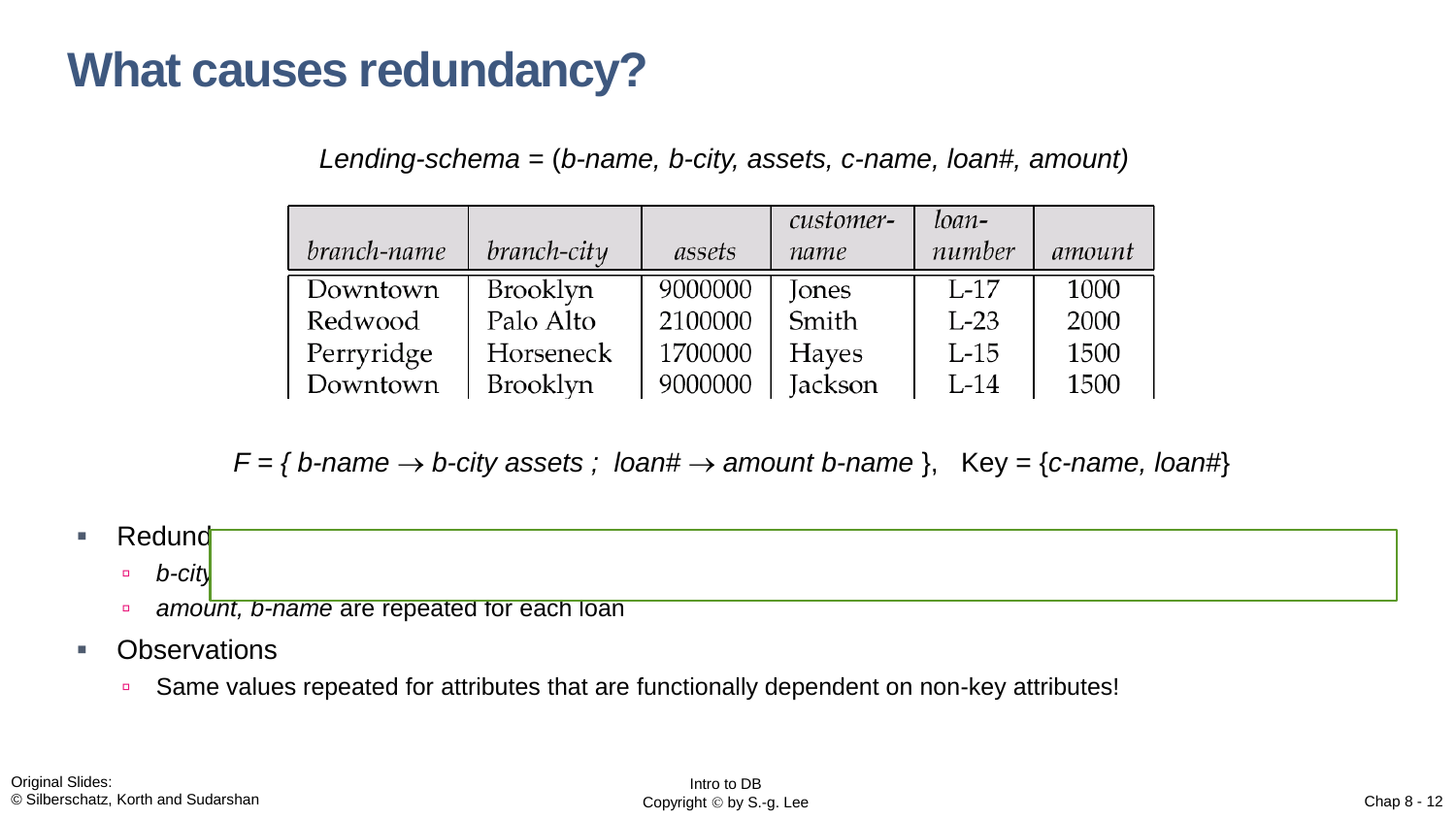# **Boyce-Codd Normal Form - informally**

- A relation R is in "good" form IF attributes are only dependent on keys
	- No non-key FDs!
	- Solution: Break *R* into smaller relations that hold tightly related attributes!
- **Example**

*Lending-schema* = (*b-name, b-city, assets, c-name, loan#, amount*)  $F = \{$  *b*-name  $\rightarrow$  *b*-city assets ; loan#  $\rightarrow$  amount *b*-name  $\}$ , Key =  $\{c$ -name, loan# $\}$ 

#### => Decompose

*Branch* = (*b*-name, *b*-city, assets)  $\{$  *b*-name  $\rightarrow$  *b*-city assets  $\}$ *Loan* = (*loan#, amount, b-name*) { *loan#* → *amount, b-name* } *CustLoan* = (*c-name, loan#*)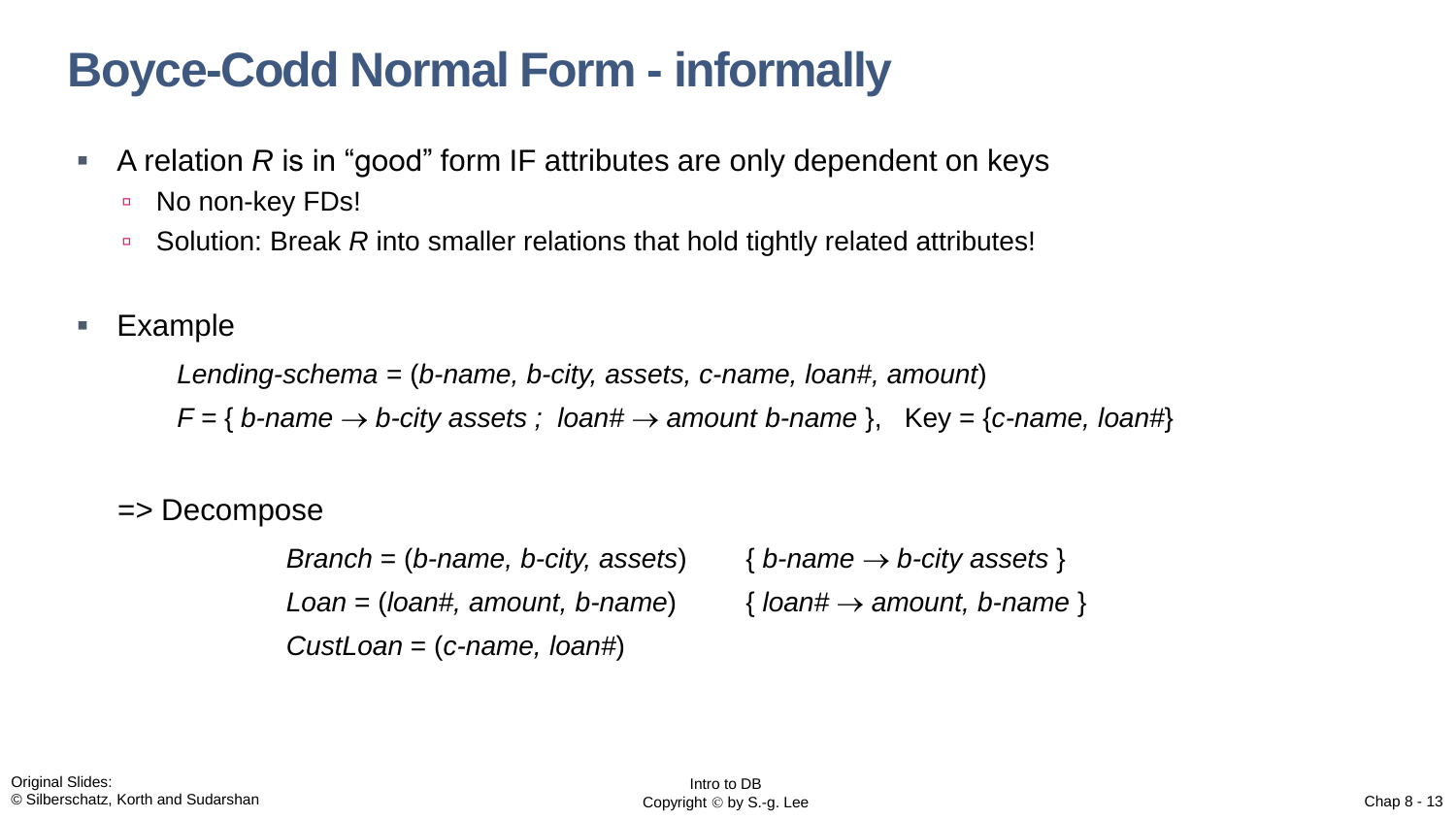## **Trivial FD**

- **A** functional dependency is *trivial* if it is satisfied by all instances of a relation
	- *E.g.*
		- *customer-name, loan-number* → *customer-name*
		- *customer-name* → *customer-name*
- Lemma: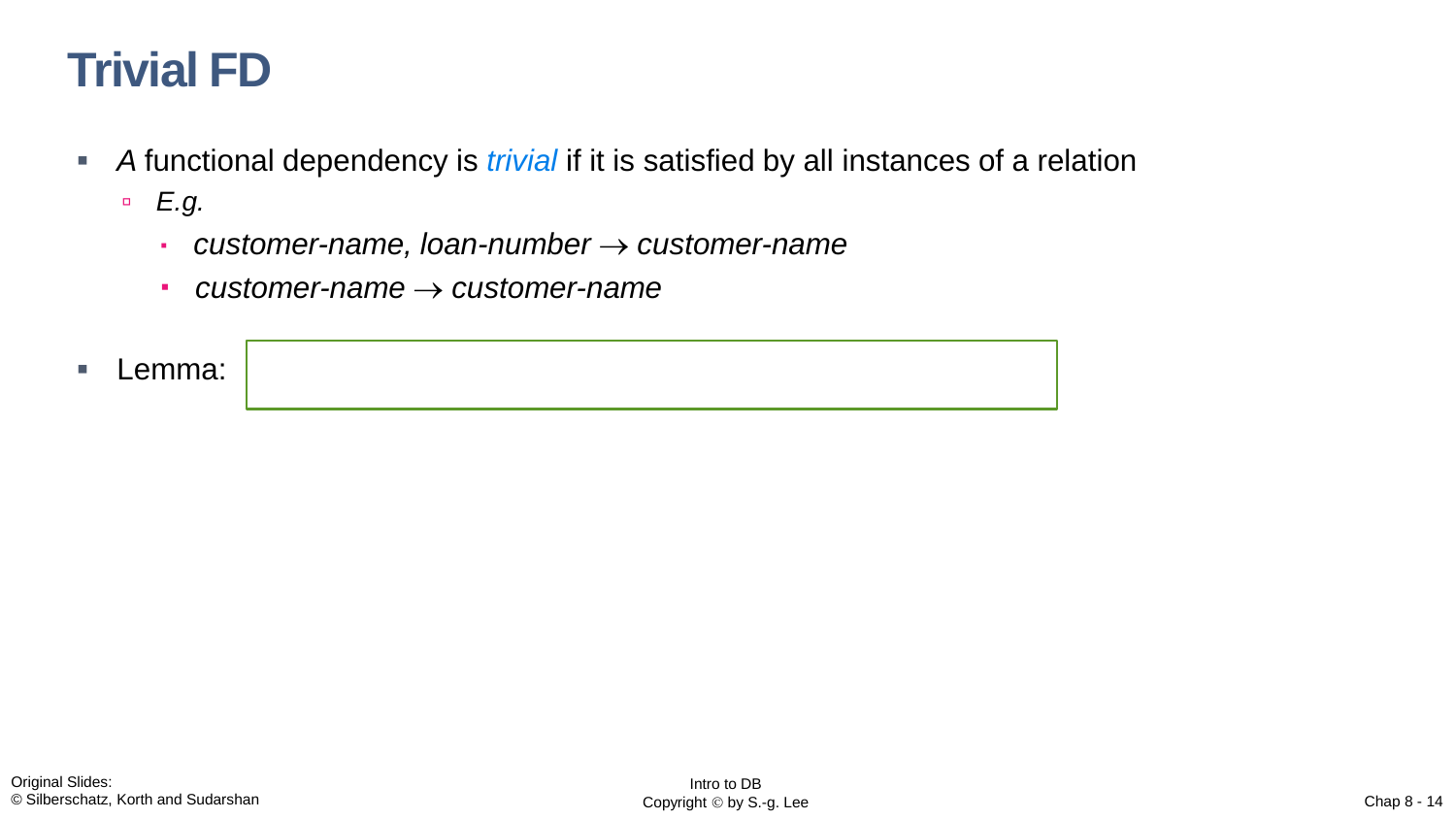### **Closure of a Set of FDs**

- Given a set *F* of FDs, there are other FDs that are *logically implied* by *F*
	- **E.g. If**  $A \rightarrow B$  **and**  $B \rightarrow C$ **, then we can infer that**  $A \rightarrow C$
- **Definition**: The set of all functional dependencies logically implied by F is the *closure* of F (denoted *F<sup>+</sup>* ).
- We can find all of  $F^+$  by applying *Armstrong's Axioms*:
	- $\alpha$  if  $\beta \subseteq \alpha$ , then  $\alpha \to \beta$  (*reflexivity*)
	- $\blacksquare$  if  $\alpha \to \beta$ , then  $\gamma \alpha \to \gamma \beta$  (*augmentation*)
	- $\alpha$  if  $\alpha \rightarrow \beta$ , and  $\beta \rightarrow \gamma$ , then  $\alpha \rightarrow \gamma$  (*transitivity*)
- These rules are

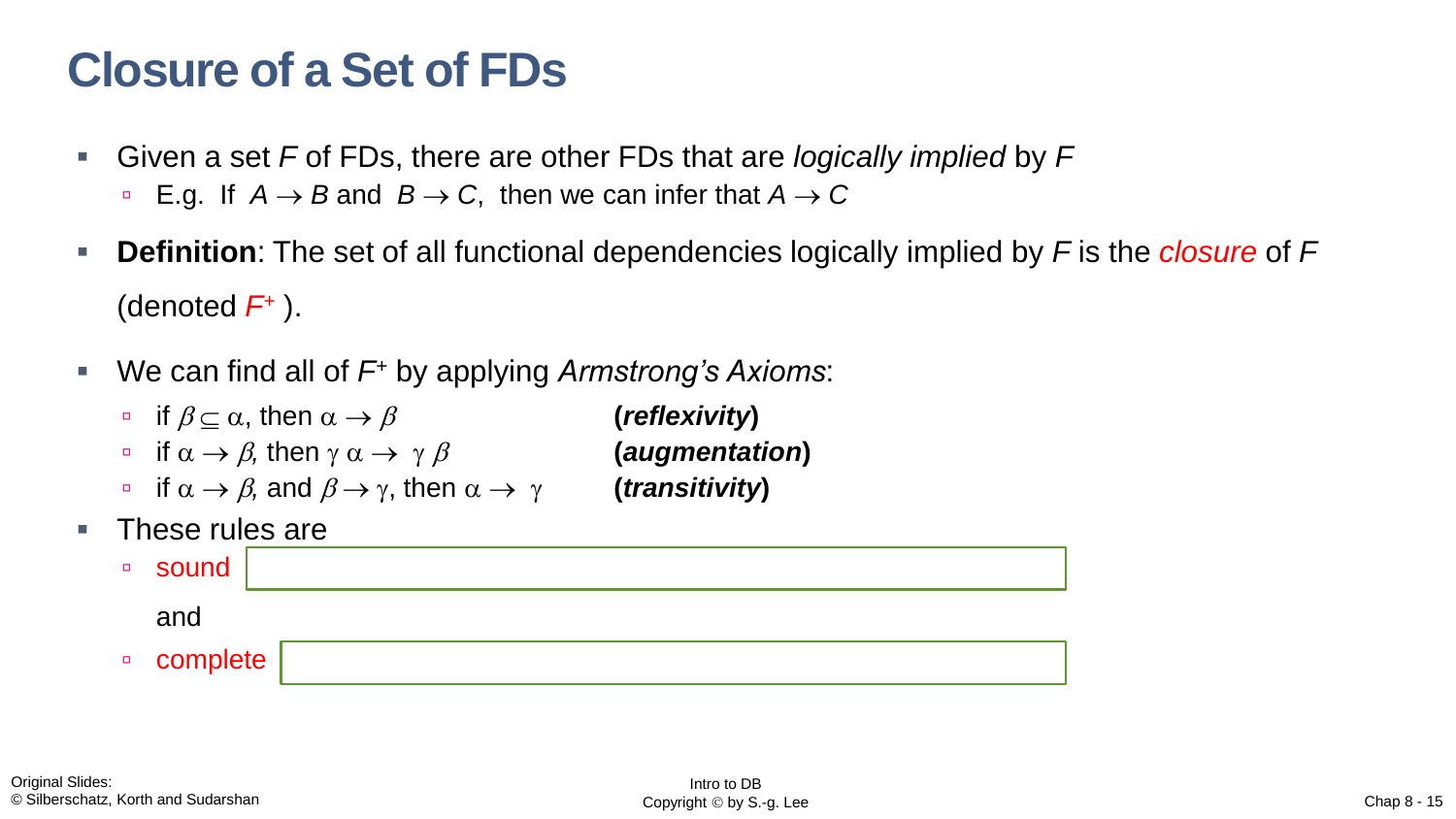# **Example**

- $R = (A, B, C, G, H, I)$   $F=$
- $A \rightarrow C$  $CG \rightarrow H$  $CG \rightarrow I$  $B \rightarrow H$ }

- some members of  $F^+$ 
	- $\Box$  *A* → *H* 
		- **•** by transitivity from  $A \rightarrow B$  and  $B \rightarrow H$
	- $\sqrt{4}$  a AG → *I*

- *CG* → *HI* 
	- from  $CG$  → *H* and  $CG$  → *I* : "union rule"

by augmenting *A* → *C* with G, to get *AG* → *CG* 

- can be inferred from definition of functional dependencies, or
- Augmentation of *CG* → *I* to infer *CG* → CG*I,* augmentation of  $CG \rightarrow H$  to infer  $CG \rightarrow H$ , and then transitivity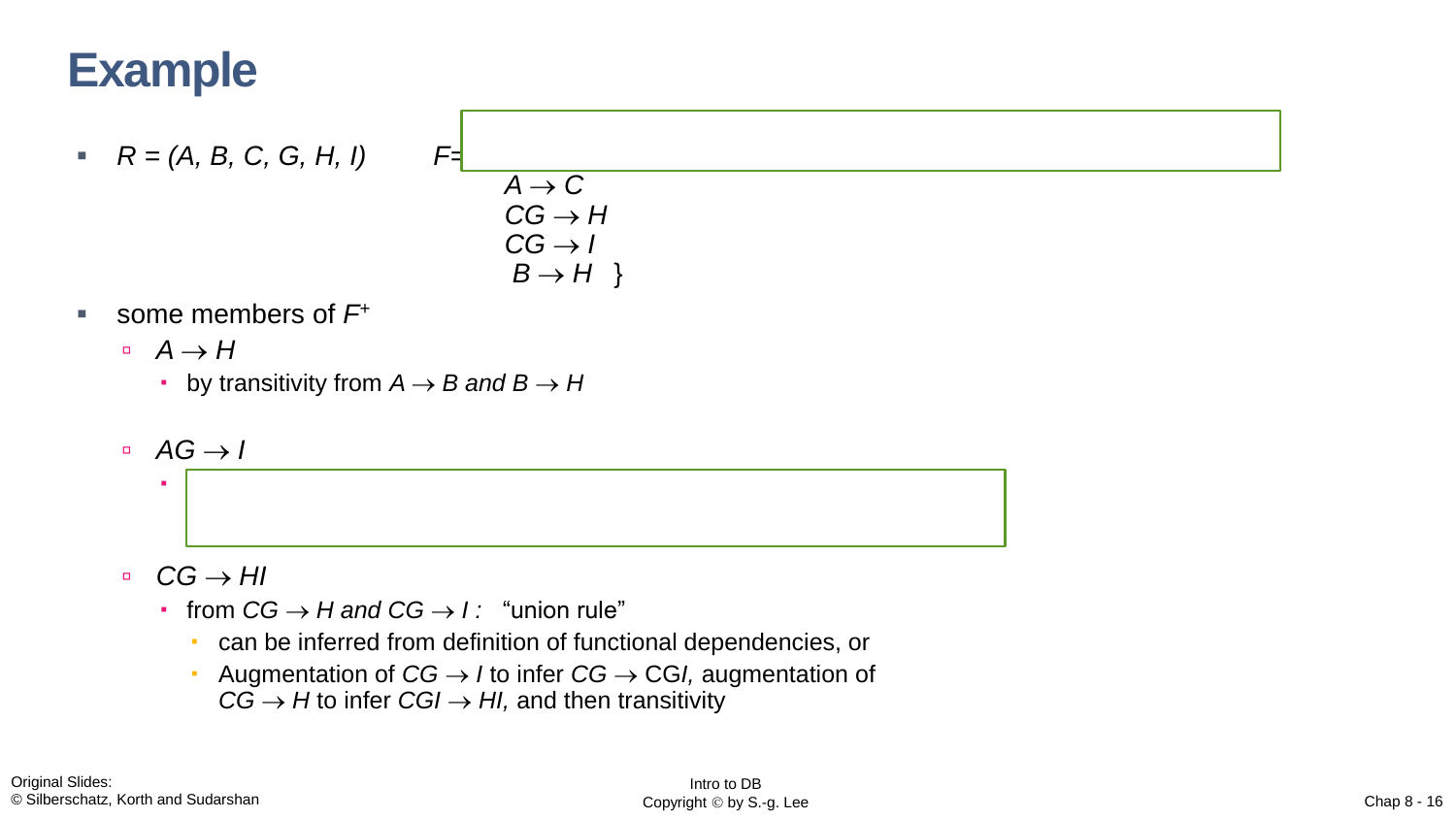# **Boyce-Codd Normal Form – formally**

- We want a way to decide whether a particular relation R is in "good" form.
- **Definition**: A relation schema *R* is in *BCNF* (with respect to a set *F* of FDs) if for each FD  $\alpha \rightarrow \beta$  in  $F^+$  ( $\alpha \subseteq R$  and  $\beta \subseteq R$ ), at least one of the following holds:



**Example** 

$$
R = (A, B, C), \quad F = \{A \rightarrow B; B \rightarrow C\}, \quad \text{Key} = \{A\}
$$

- *R* is not in BCNF
- **Decompose into**  $R_1 = (A, B)$ **,**  $R_2 = (B, C)$ 
	- *R*<sub>1</sub> and  $R_2$  are in BCNF
- Is the decomposed set of schemas equivalent to the original schema?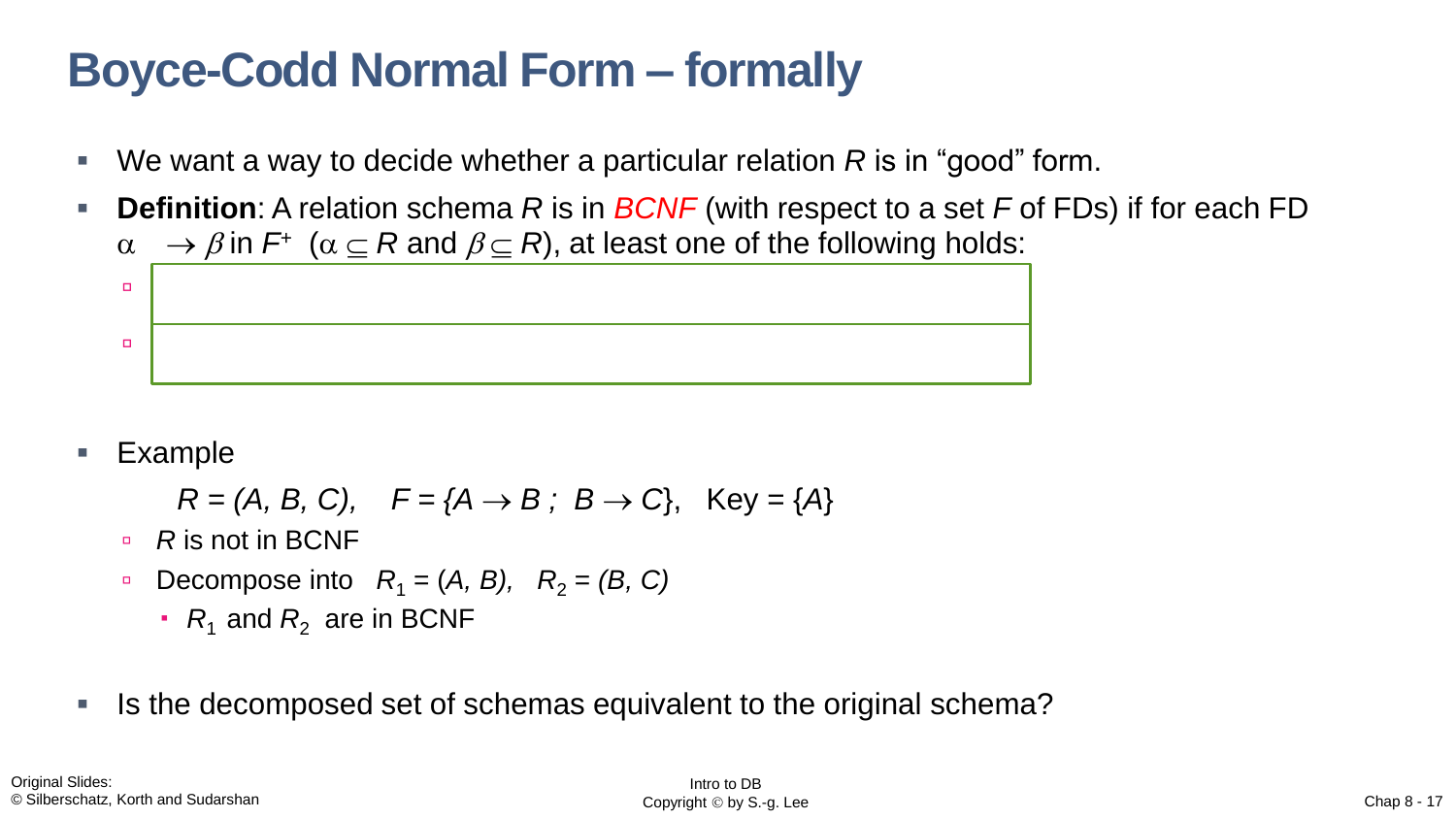### **Decomposition**

- Decompose schema so that each information content is represented only once
- **Definition**: Let *R* be a relation scheme

{*R*<sup>1</sup> , ..., *R<sup>n</sup>* } is a *decomposition* of *R* if  $R = R_1 \cup ... \cup R_n$ (i.e., all of *R*'s attributes are represented)

- We will deal mostly with binary decomposition:
	- $R$  into  $\{R_1, R_2\}$  where  $R = R_1 \cup R_2$

*student*(*ID, name, dept, dept\_chair, dept\_phone, year*)

=> *student'*(*ID, name, year, dept*) *department*(*dept, chair, phone*)

*Lending* = (*b\_name, asset, b\_city, loan#, c\_name, amount*)

=> *Branch* = (*b\_name, asset, b\_city*) *Loan* = (*loan#, c\_name, amount*)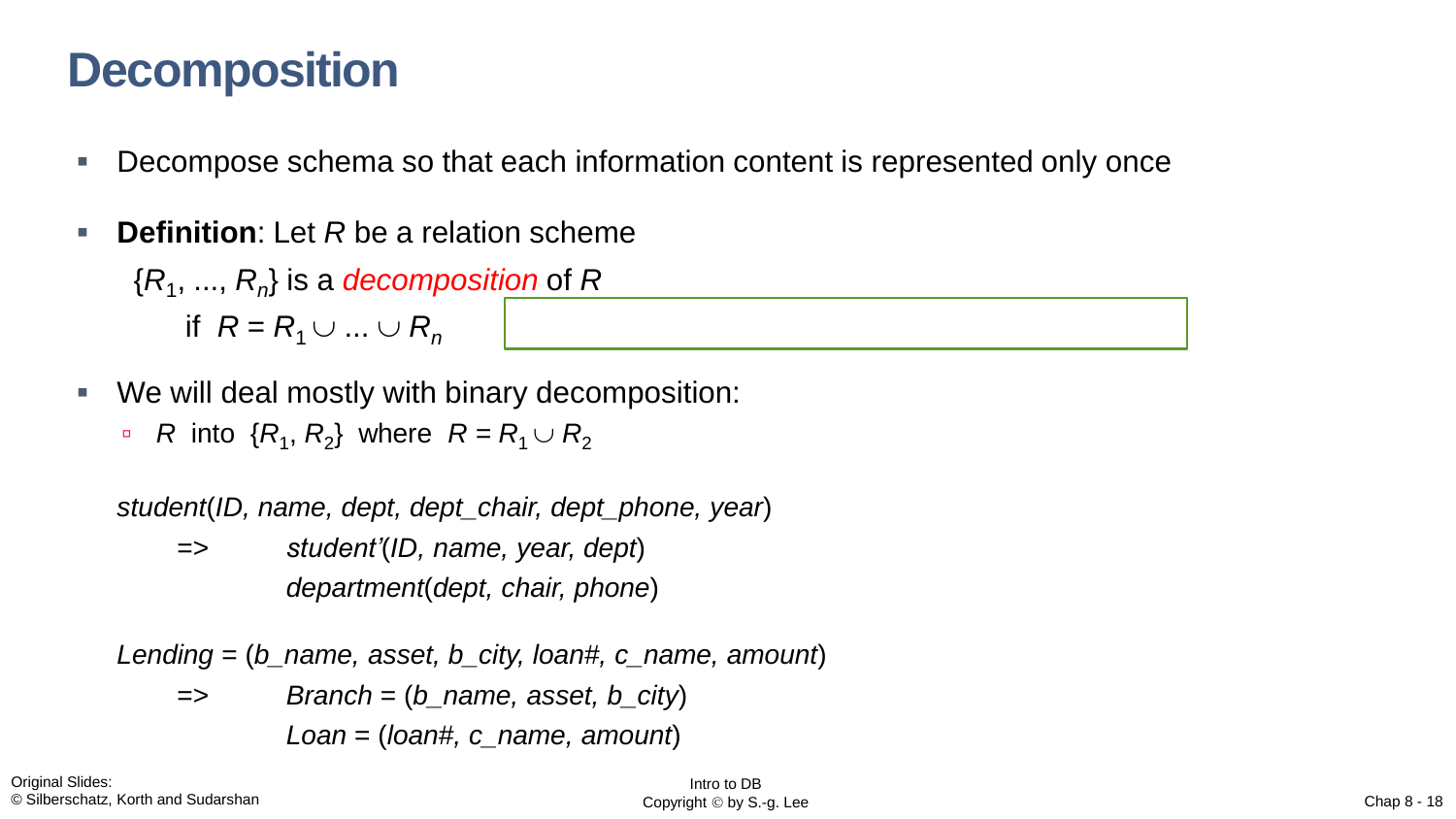# **Lossy Decomposition**

- Careless decomposition leads to loss of information: *Lossy decomposition*
- Decompose schema so that each information content is represented only once

*Lending* = (*b\_name, asset, b\_city, loan#, c\_name, amount*)

=> *Branch* = (*b\_name, asset, b\_city*) *Loan* = (*loan#, c\_name, amount*)

=> *Branch* = (*b\_name, asset, b\_city*)

*Loan* = (*loan#, c\_name, amount, b\_city*)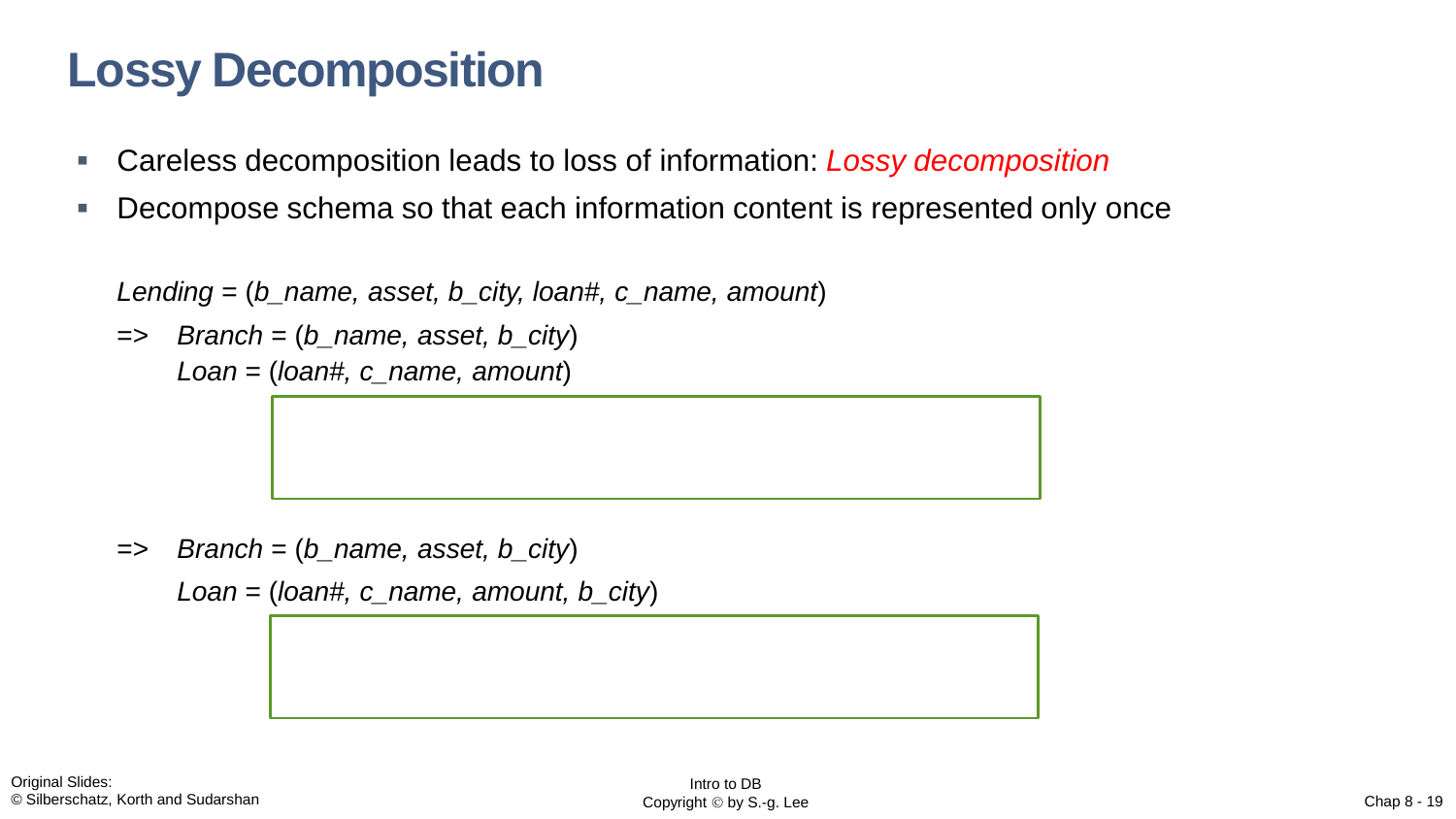# **Lossy Decomposition (cont.)**

**•** Decomposition of  $R = (A, B)$  into

$$
R_1 = (A)
$$
 and  $R_2 = (B)$ 





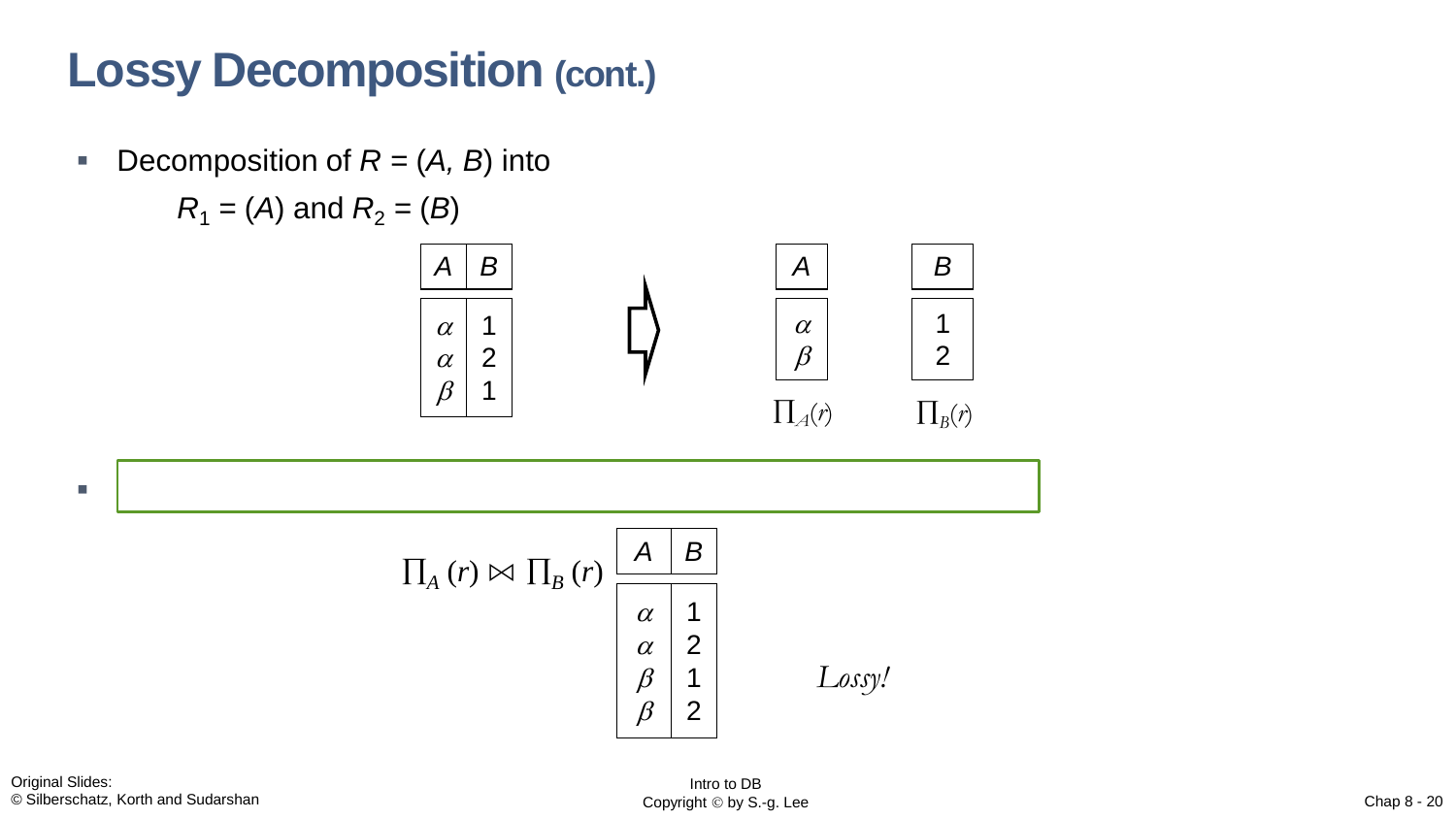# **Lossless-join Decomposition**

**For**  $r(R)$  **and decomposition**  $\{R_1, R_2\}$ , it is always the case that

■ **Definition**: Decomposition { $R_1$ ,  $R_2$ } is a *lossless-join decomposition* of R if

 $r = \prod_{R1} (r) \bowtie \prod_{R2} (r)$ 

■ The information content of the original relation *r* is always the basis

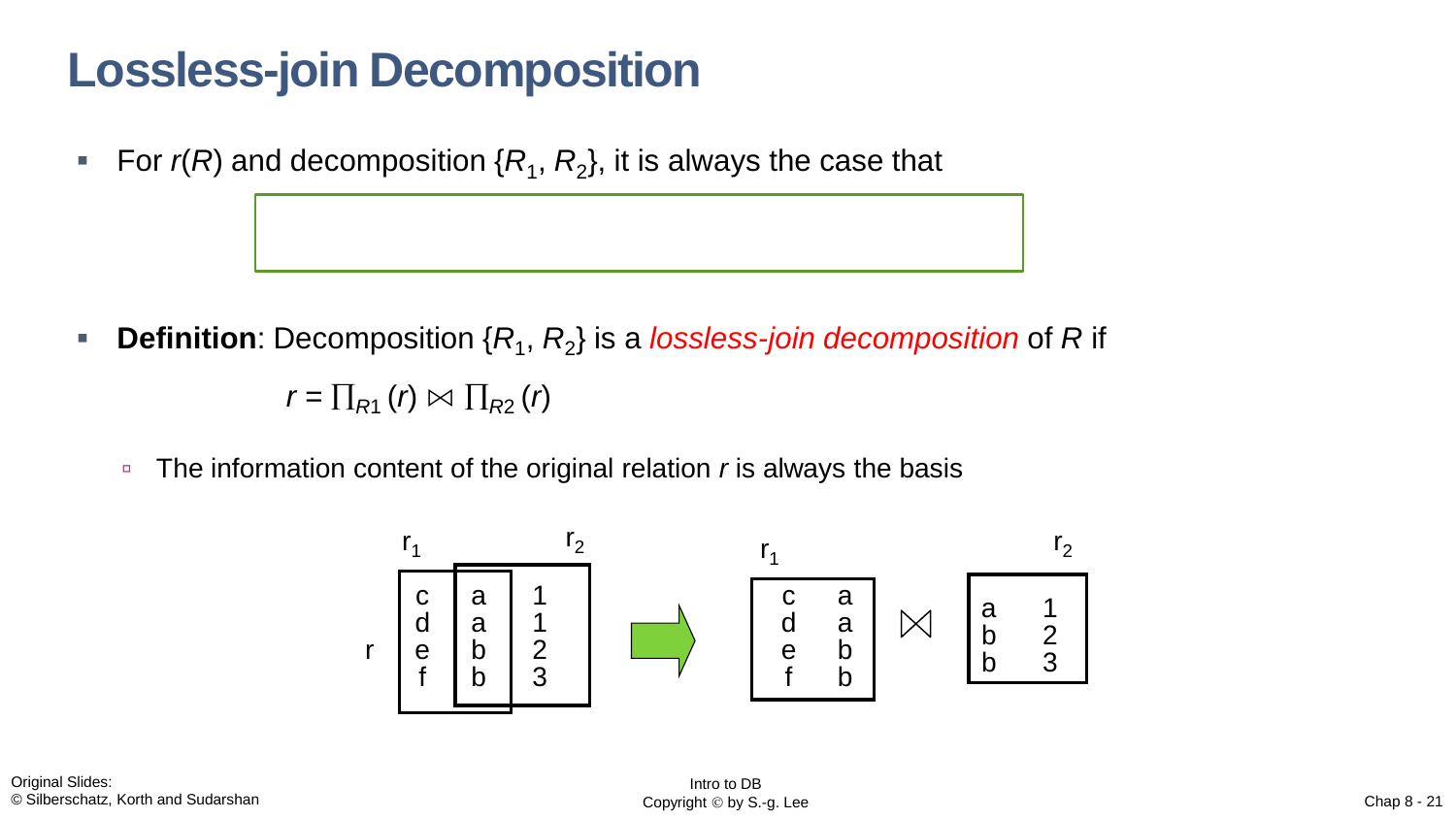### **Lossless-join Decomposition**

■ Lemma: { $R_1$ ,  $R_2$ } is a *lossless join decomposition* if

i.e., if one of the two sub-schemas hold the key of the other sub-schema



Original Slides: © Silberschatz, Korth and Sudarshan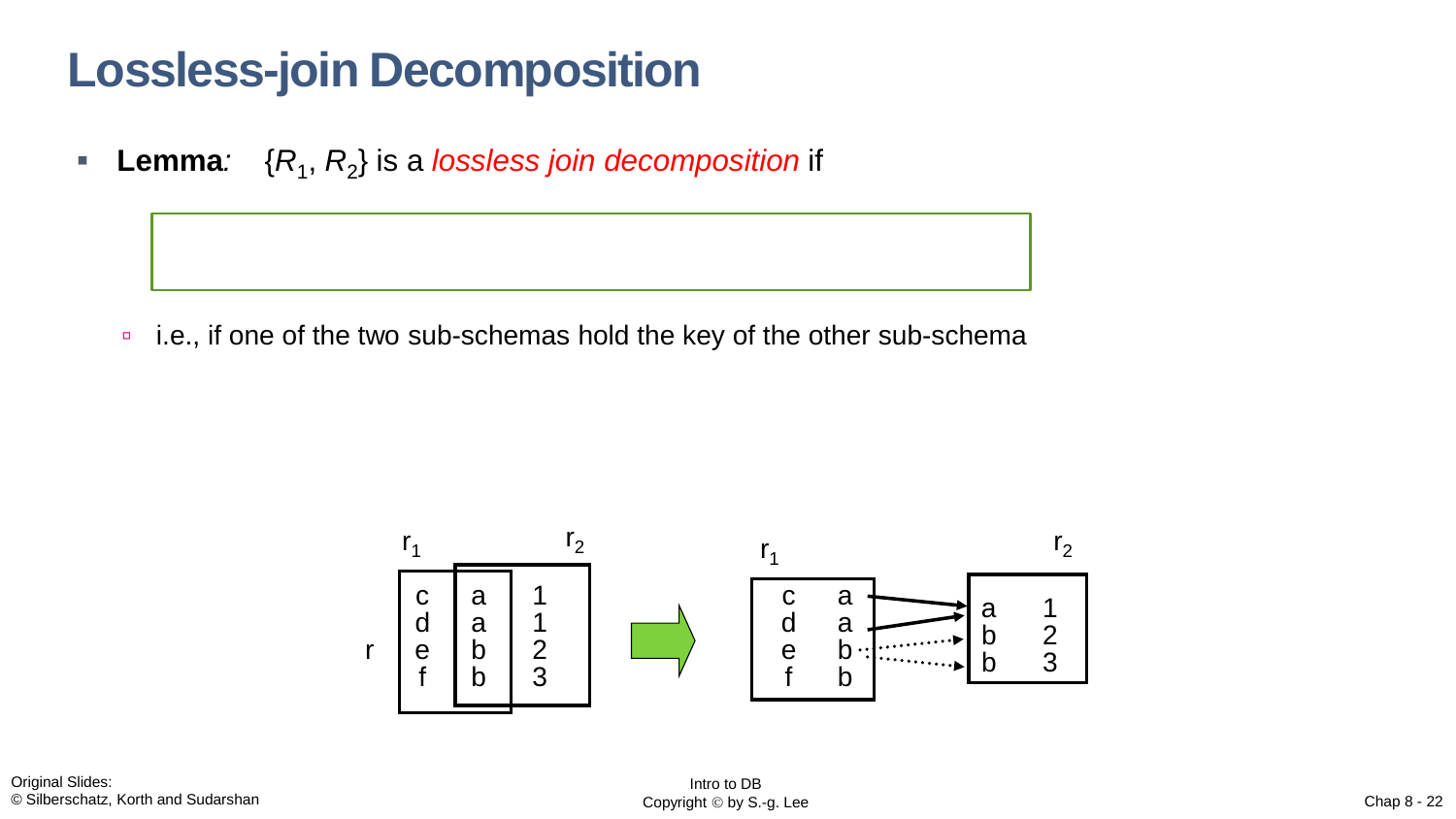### **BCNF Example**

▪ *R =* (*bname, bcity, assets, cname, loan#, amount*)

 $F = \{ \text{brane} \rightarrow \text{assets} \text{ both} \}$   $\Rightarrow$   $\text{Ioan}\# \rightarrow \text{amount} \text{brane} \}$ 

Key = *{loan#, cname}*

**Decomposition** 

*R*<sup>1</sup> = (*bname, bcity, assets*)

 $R_2 =$ 

Final decomposition result: { $R_1, R_3, R_4$  }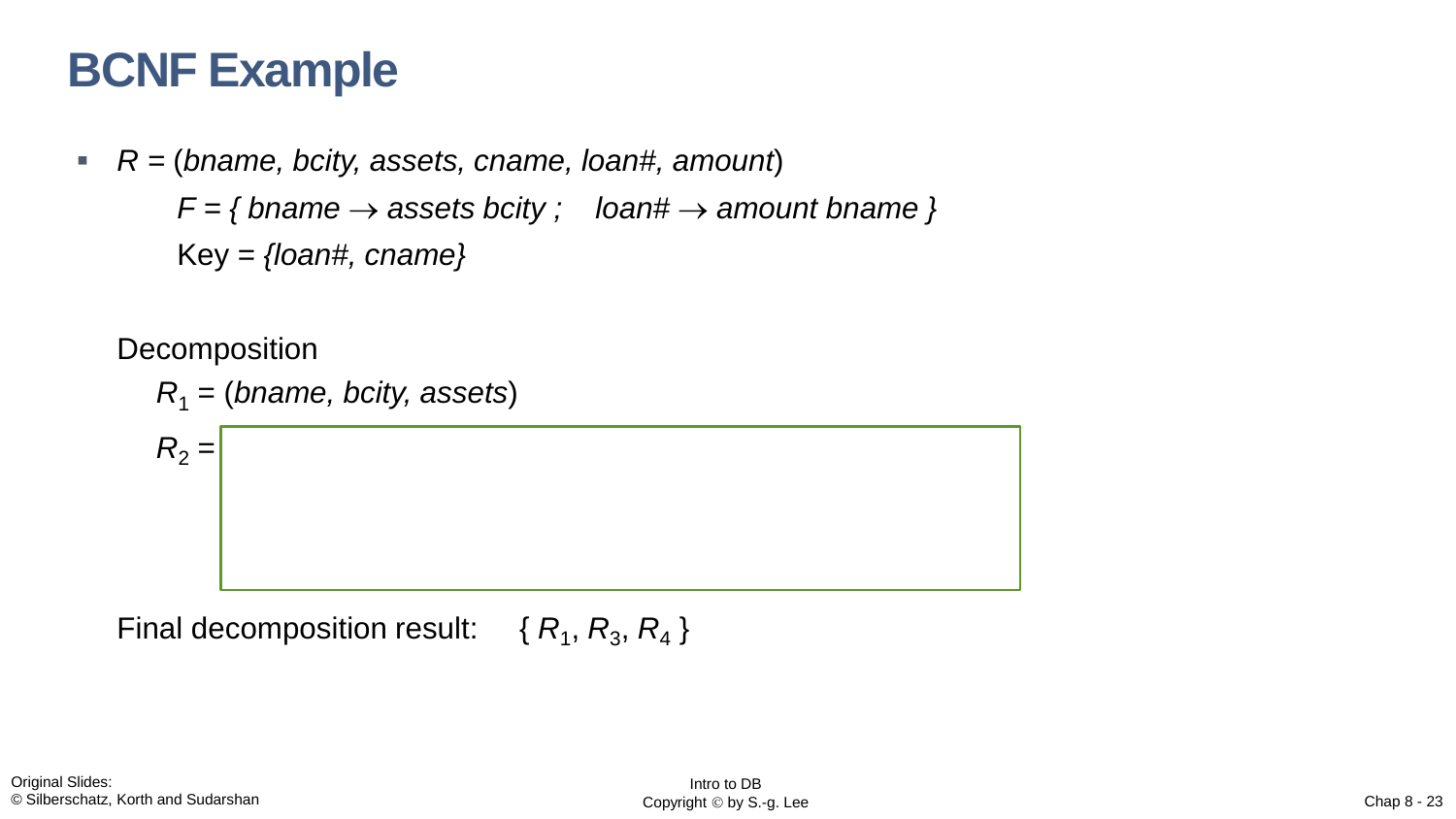### **Dependency Preservation**

Example

```
student(name, dept, college) name → dept, college
```
*dept*→ *college*

■ Decomposition 1

*student1*(*name, dept*) *name* → *dept department*(*dept, college*) *dept* → *college*

■ Decomposition 2

|    | student1(name, dept)    | name $\rightarrow$ dept    |
|----|-------------------------|----------------------------|
|    | student2(name, college) | $name \rightarrow college$ |
| o. |                         |                            |
| o. |                         |                            |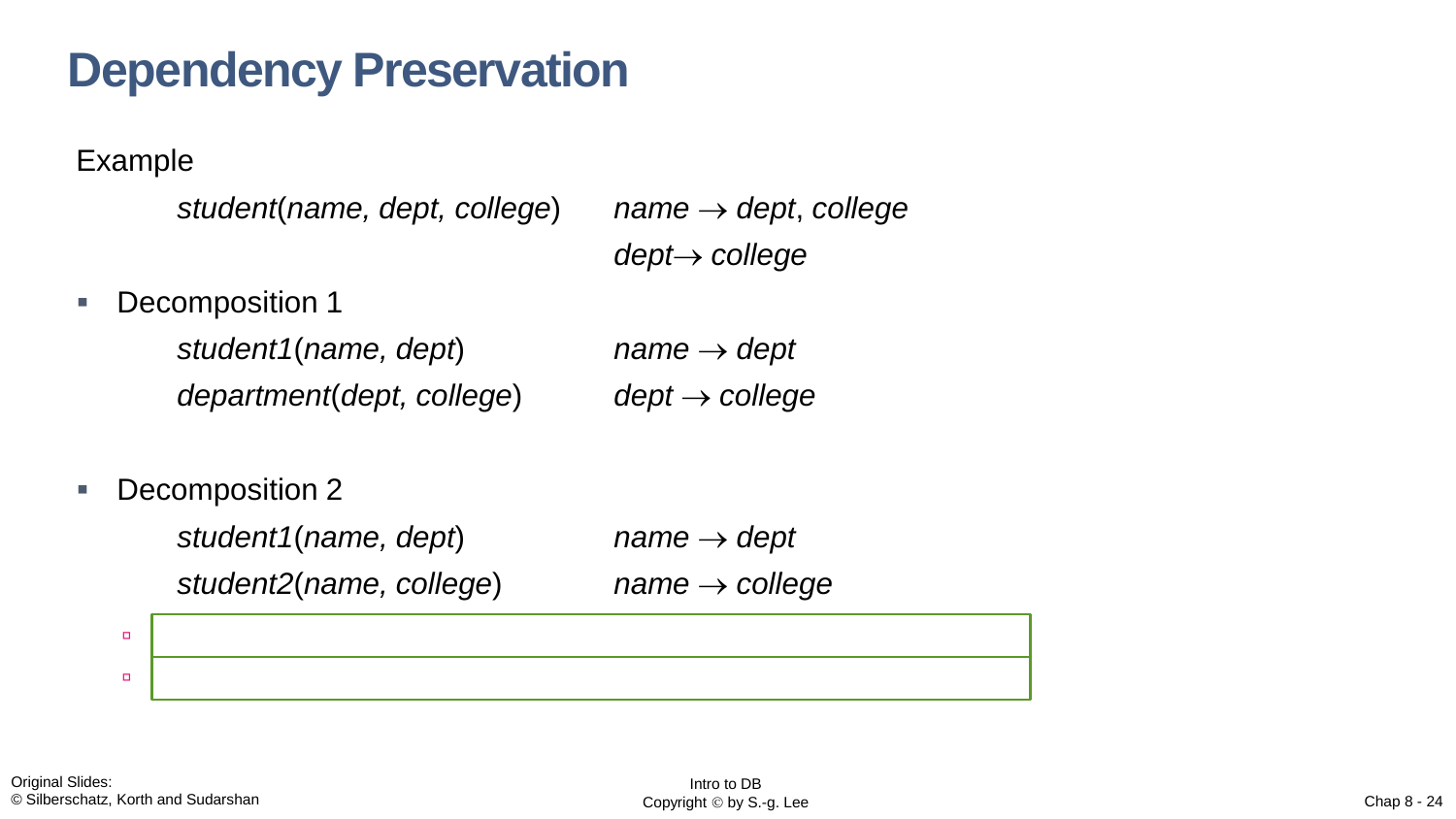### **Dependency Preservation (cont.)**

#### ■ **Definition**

Let  $F$ : set of FD on  $R$ .  $\{R_1, ..., R_n\}$ : decomposition of  $R$ . The *restriction* of F to  $R$ <sub>*i*</sub>, denoted  $F$ <sub>*i*</sub>, is the set of all FDs in  $F$ + that include only attributes of  $R$ *<sub>i</sub>* 

#### **Definition**

Let  $F = F_1 \cup ... \cup F_n$ . The decomposition is *dependency-preserving* if  $F^+ = F^+$ 

We wish to guarantee *F* by locally enforcing each restriction (*R<sup>i</sup>*

*Motivation:* 

decomposed relation.

- Accessing multiple tables can be expensive
- SQL does not provide a direct way of specifying functional dependencies other than superkeys
- (Assertions can be ad hoc and expensive)

) on the respective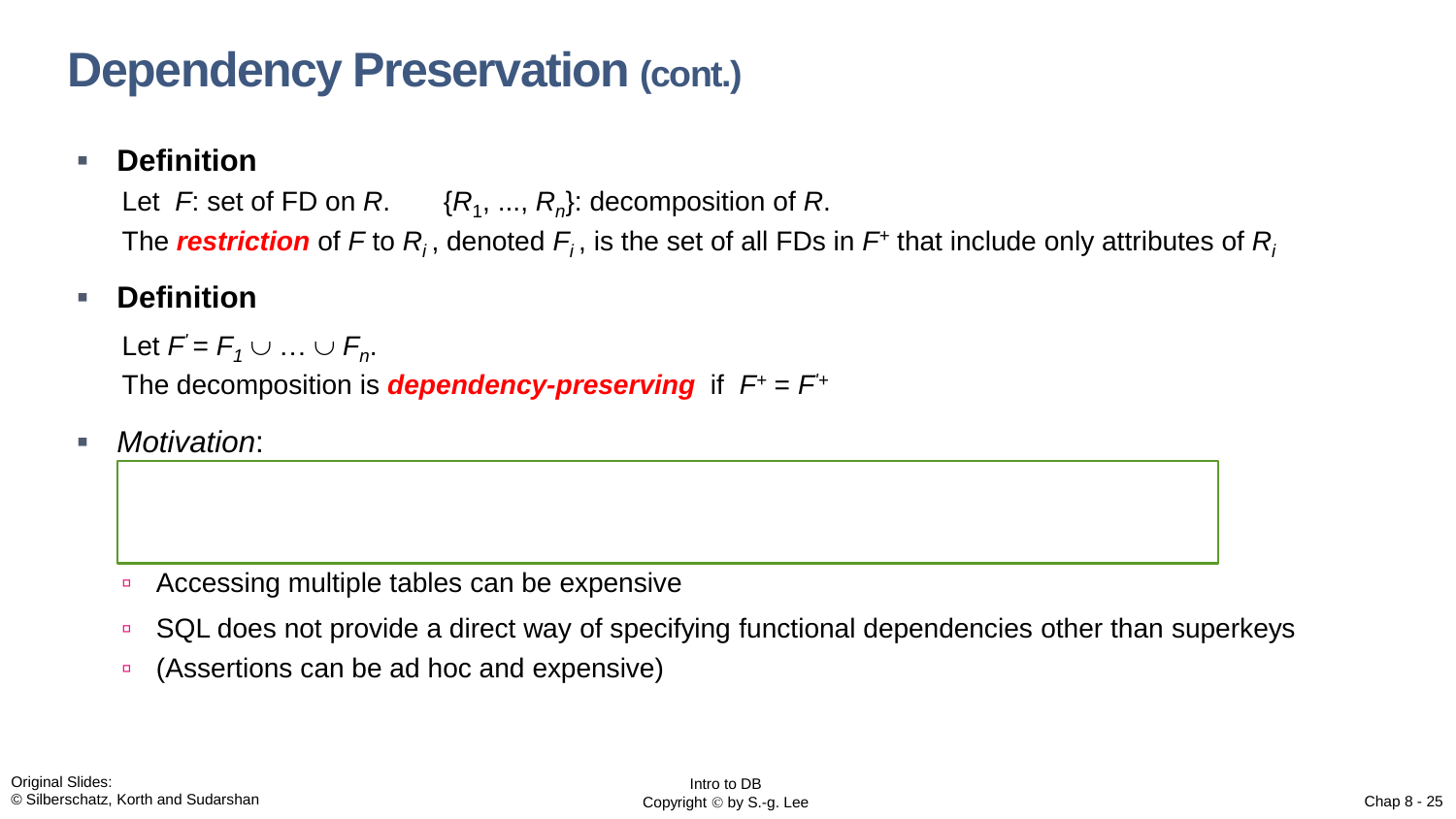### **Example**

- $R = (A, B, C)$  $F = \{ A \rightarrow B, B \rightarrow C \}$
- $R_1 = (A, B), R_2 = (B, C)$ 
	- Lossless-join decomposition:  $R_1 \cap R_2 = \{ B \}$  and  $B \rightarrow BC$
	- **Dependency preserving**

Not dependency preserving

- $R_1 = (A, B), R_2 = (A, C)$ 
	- Lossless-join decomposition:  $R_1 \cap R_2 = \{ A \}$  and  $A \rightarrow AB$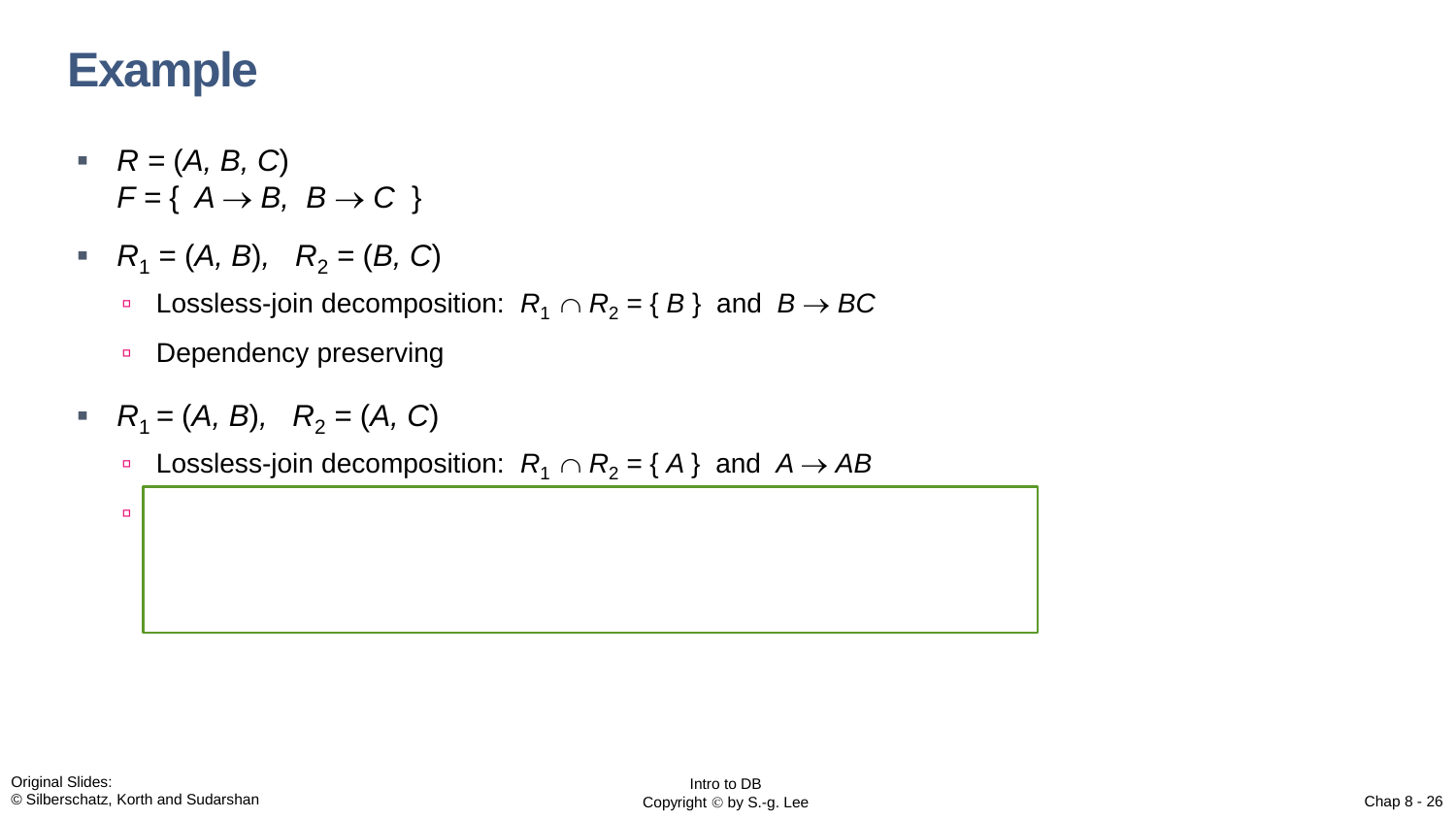# **BCNF and Dependency Preservation**

- *R =* ( *Street, City, Zip* )  $F = \{$  *Street City*  $\rightarrow$  *Zip; Zip*  $\rightarrow$  *City*  $\}$ Two candidate keys: *Street City* and *Street Zip*
	- *R* is not in BCNF
	- Any decomposition of R will fail to preserve *Street City* → *Zip*



- *It is not always possible to get a BCNF decomposition that is dependency preserving* 
	- There are some situations where
		- **BCNF** is not dependency preserving, and
		- **e** efficient checking for FD violation on updates is important
		- *=> solution:* define a weaker normal form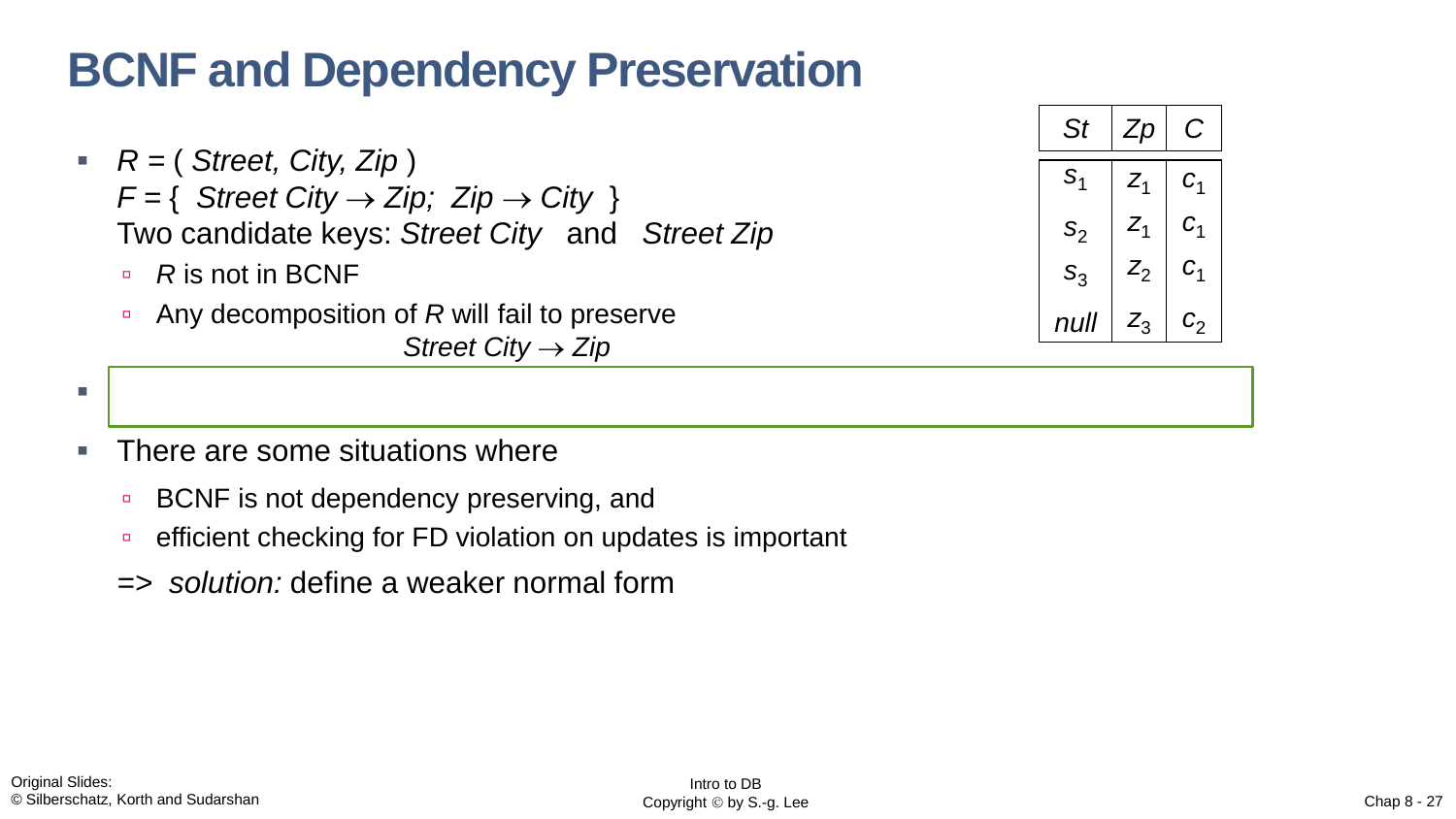# **BCNF and Dependency Preservation (cont.)**

- BCNF decomposition has *R*1 (S*treet, Zip*) *R*2 (*Zip, City*)
- $\blacksquare$   $R_1$ ,  $R_2$  are in BCNF
	- **but not dependency-preserving** 
		- => Testing for *Street City* → *Zip* requires a join

| St             | Zp             | С                        |
|----------------|----------------|--------------------------|
| S <sub>1</sub> | $\mathsf{Z}_1$ | C <sub>1</sub>           |
| $S_2$          | $\mathsf{Z}_1$ | $\mathcal{C}_1$          |
| $S_3$          | $Z_2$          | $\mathcal{C}_1$          |
| null           | $Z_{3}$        | $c_{2}^{\phantom{\dag}}$ |

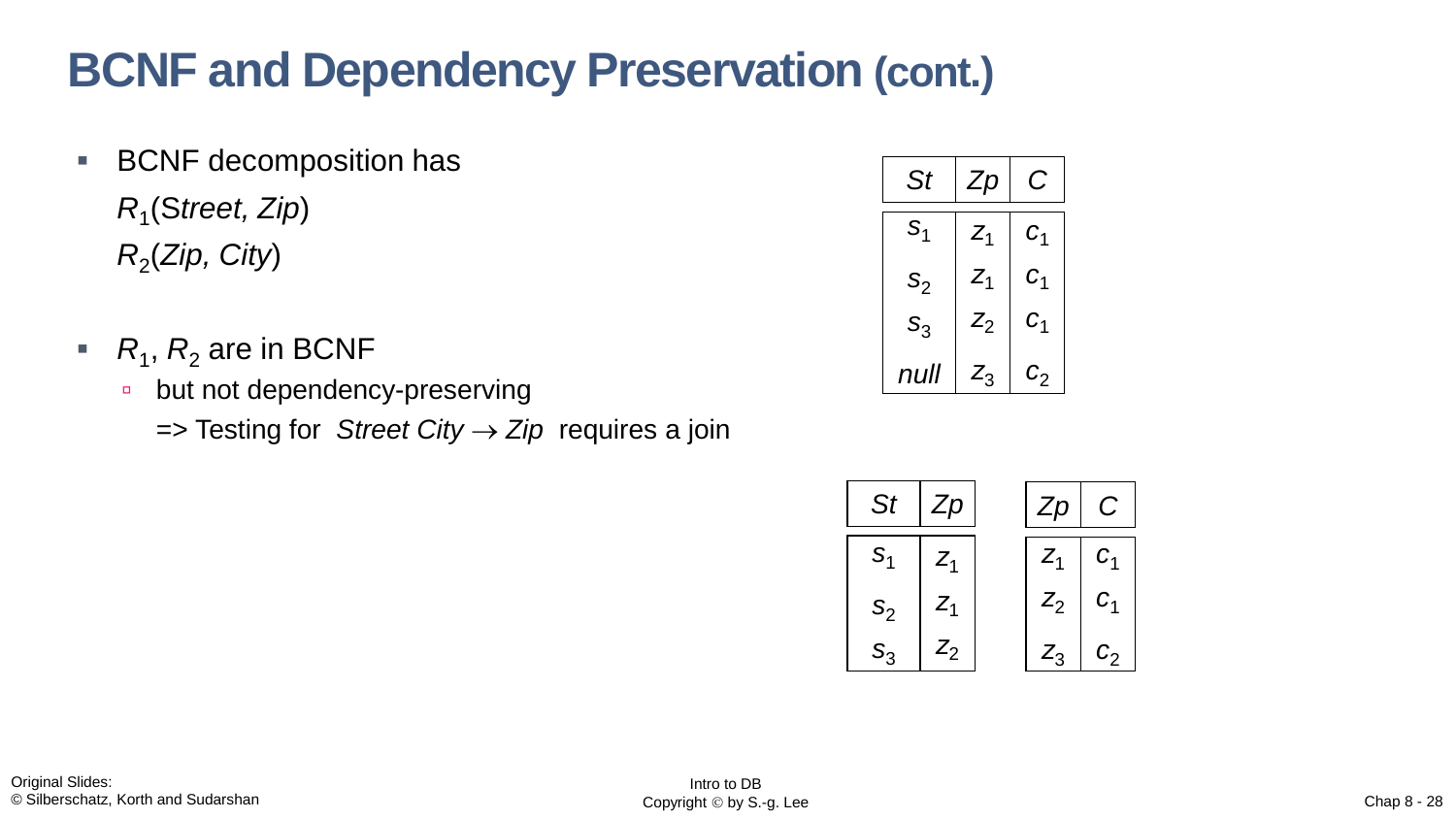# **Third Normal Form**

#### **Third Normal Form**

- **Allows some redundancy (with resultant problems)**
- But FDs can be checked on individual relations without a join
- There is always a lossless-join, dependency-preserving decomposition into 3NF
- A relation schema *R* is in *third normal form* **(***3NF***)** if

for all  $\alpha \rightarrow \beta$  in  $F^+$  at least one of the following holds:

- $\alpha \rightarrow \beta$  is trivial (i.e.,  $\beta \in \alpha$ )
- $\alpha$  is a superkey for  $R$
- **Each attribute A in**  $\beta \alpha$  **is contained in a candidate key for R.** (*NOTE:* each attribute may be in a different candidate key)

 $\blacksquare$  If a relation is in BCNF it is in  $B$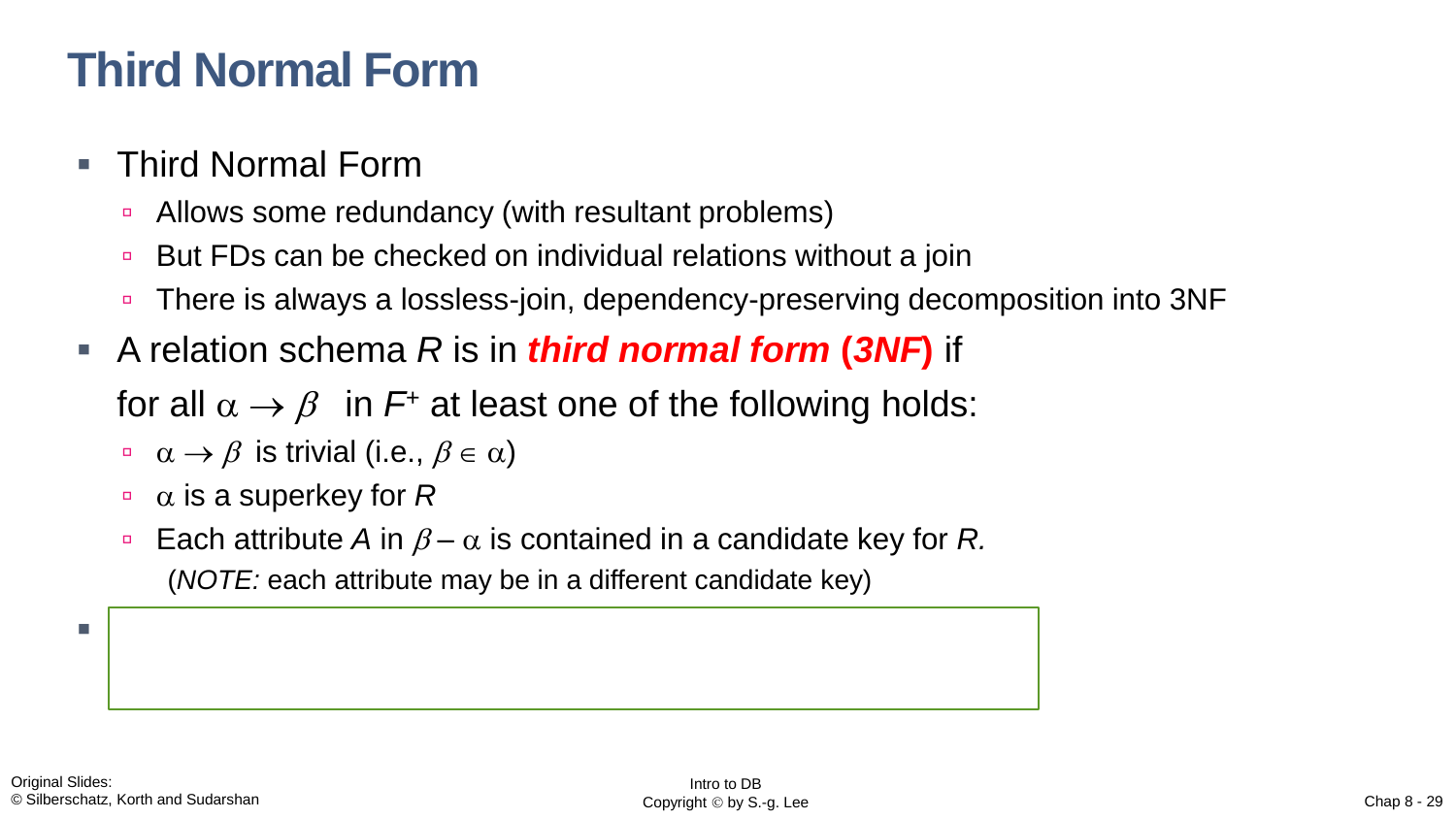### **Example**

*R =* ( *Street, City, Zip* )  $F = \{$  *Street City*  $\rightarrow$  *Zip; Zip*  $\rightarrow$  *City*  $\}$ 

Two candidate keys: *Street City* and *Street Zip* 

*St*  $S_1$  $S_2$  $S_3$ *null Zp z*1 *z*1  $Z_2$ *z*3 *C*  $C<sub>1</sub>$  $c<sub>1</sub>$  $C<sub>1</sub>$  $c<sub>2</sub>$ 

 $\blacksquare$  *R* is in 3NF

*Street City* → *Zip : Street City* is a superkey  $\mathsf{Zip} \rightarrow \mathsf{City}:$  City is contained in a candidate key

- But not in BCNF (nontrivial & *zip* is not key)
- There is some redundancy in this schema
	- repetition of information (e.g., the relationship z<sub>1</sub>, c<sub>1</sub>)
	- need to use null values (e.g., to represent the relationship  $z_3$ ,  $c_2$  where there is no corresponding value for *St*)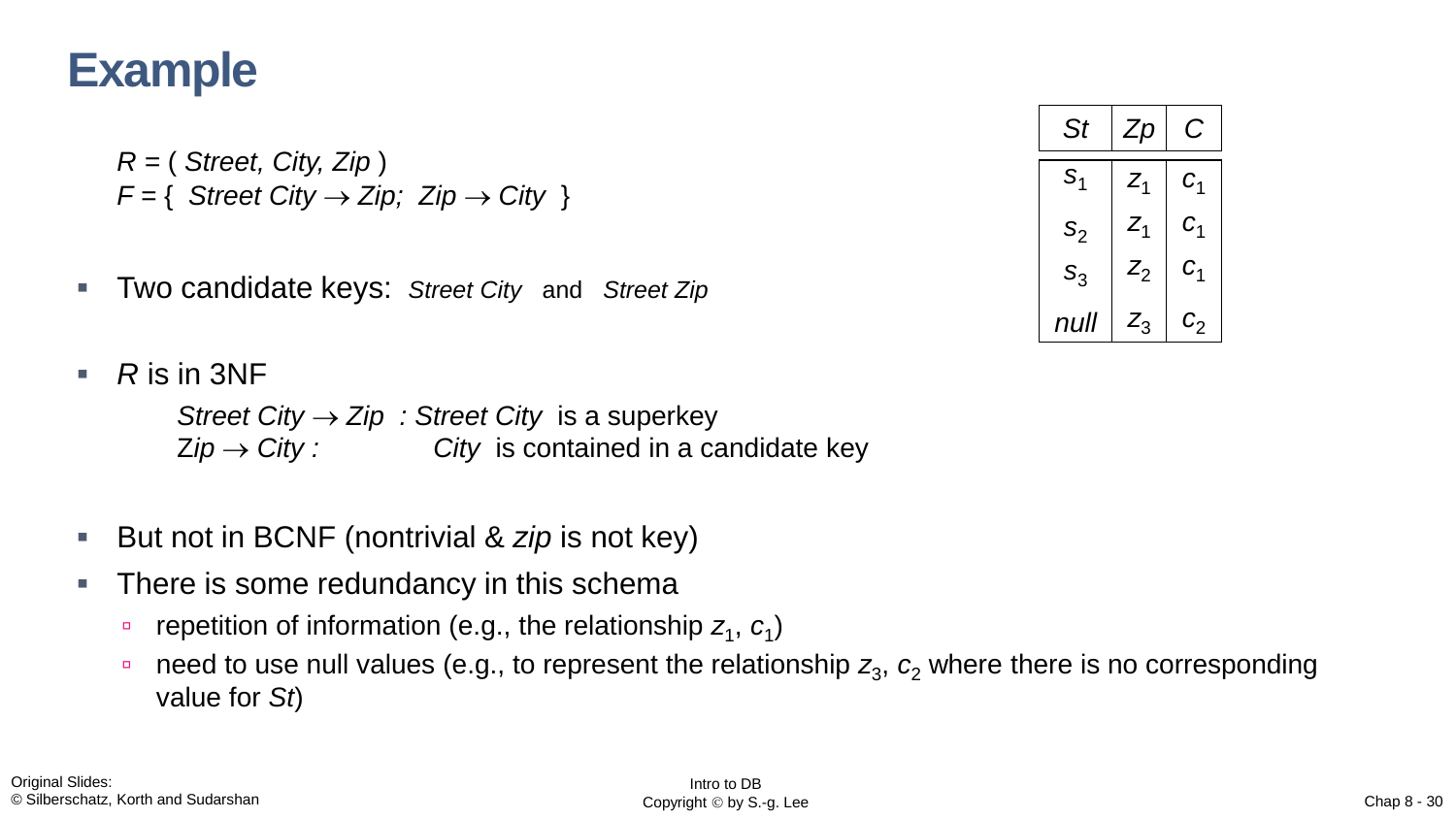# **Comparison of BCNF and 3NF**

- It is always possible to decompose a relation into relations in 3NF and
	- <sup>n</sup> the decomposition is lossless
	- **the dependencies are preserved**
- It is always possible to decompose a relation into relations in BCNF and
	- <sup>n</sup> the decomposition is lossless

it *may not* be possible to preserve dependencies.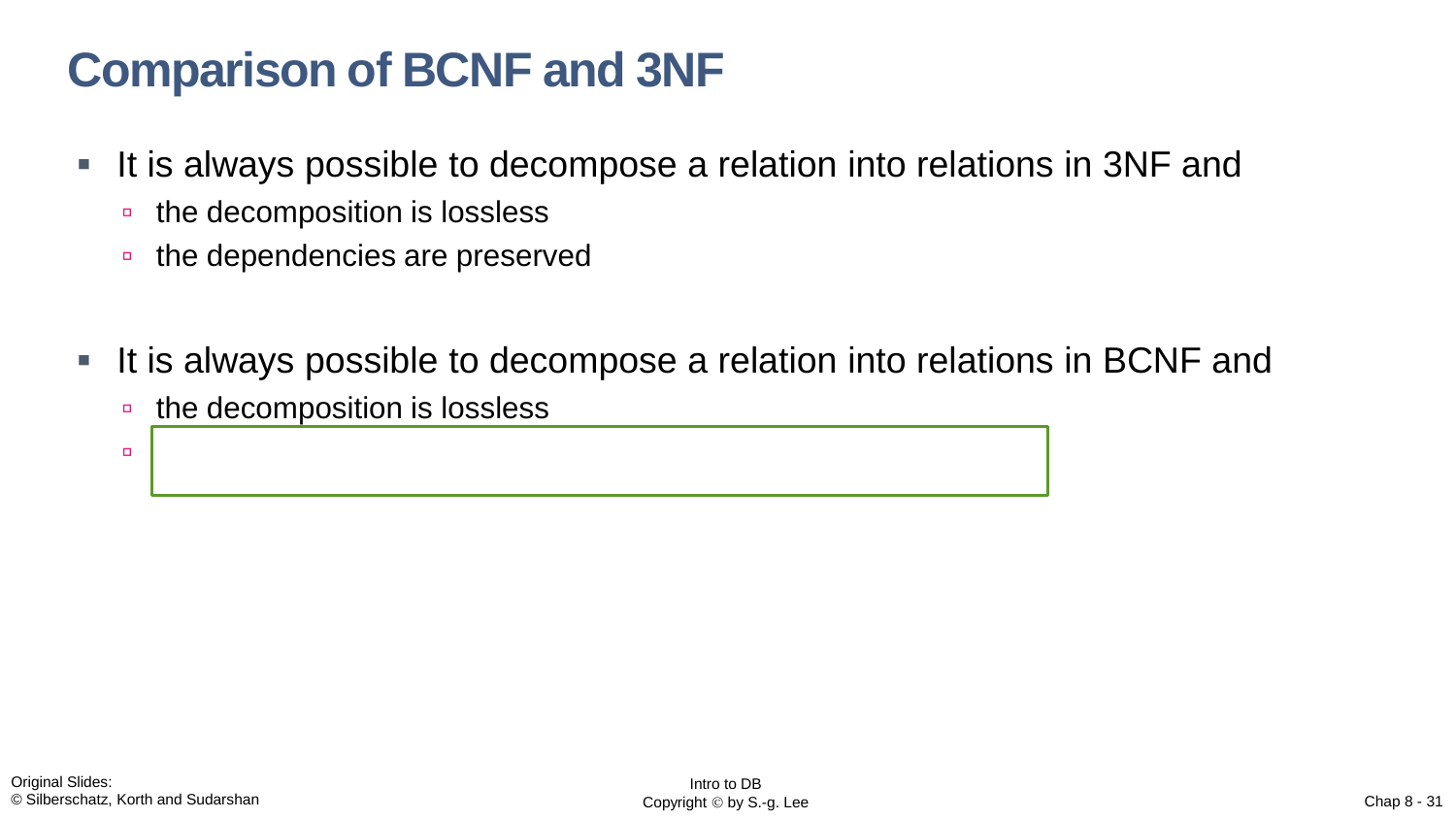## **Design Goals**

- $\blacksquare$  When we decompose a relation schema R with a set of functional dependencies F into  $R_1$ ,  $R_2$ ,..,  $R_n$  we want
	- 1. Lossless decomposition
	- 2. No redundancy
	- 3. Dependency preservation
- First, try to achieve
	- **BCNF**
	- **Lossless join**
	- **Dependency preservation**
- **If we cannot achieve this, we accept one of**

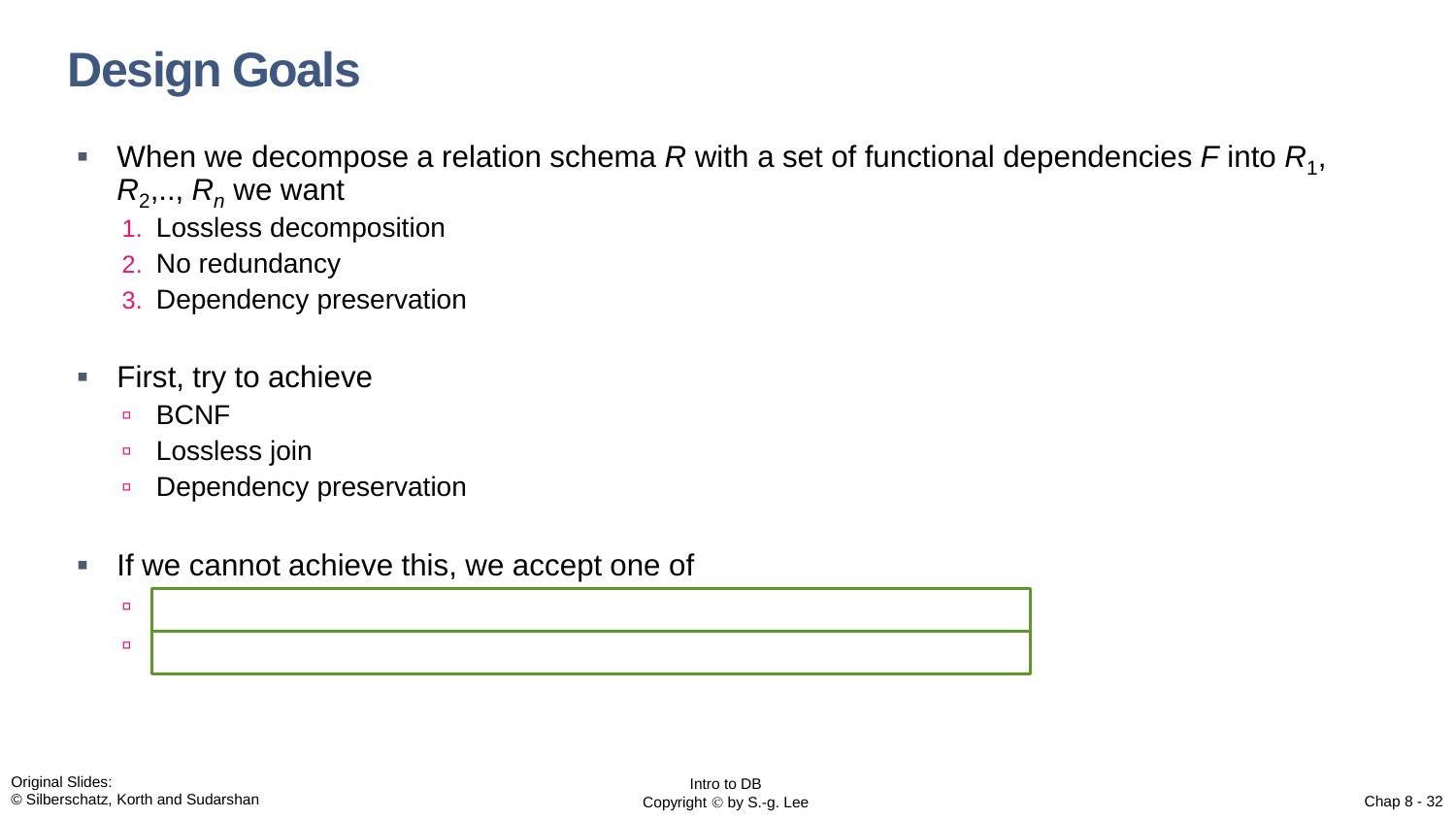# **Algorithms**

- Testing for BCNF
- BCNF Decomposition
- **Example 1** Testing for 3NF
- 3NF Decomposition
- Closure of FDs
- Closure of attributes
- Cover
- **E** Canonical cover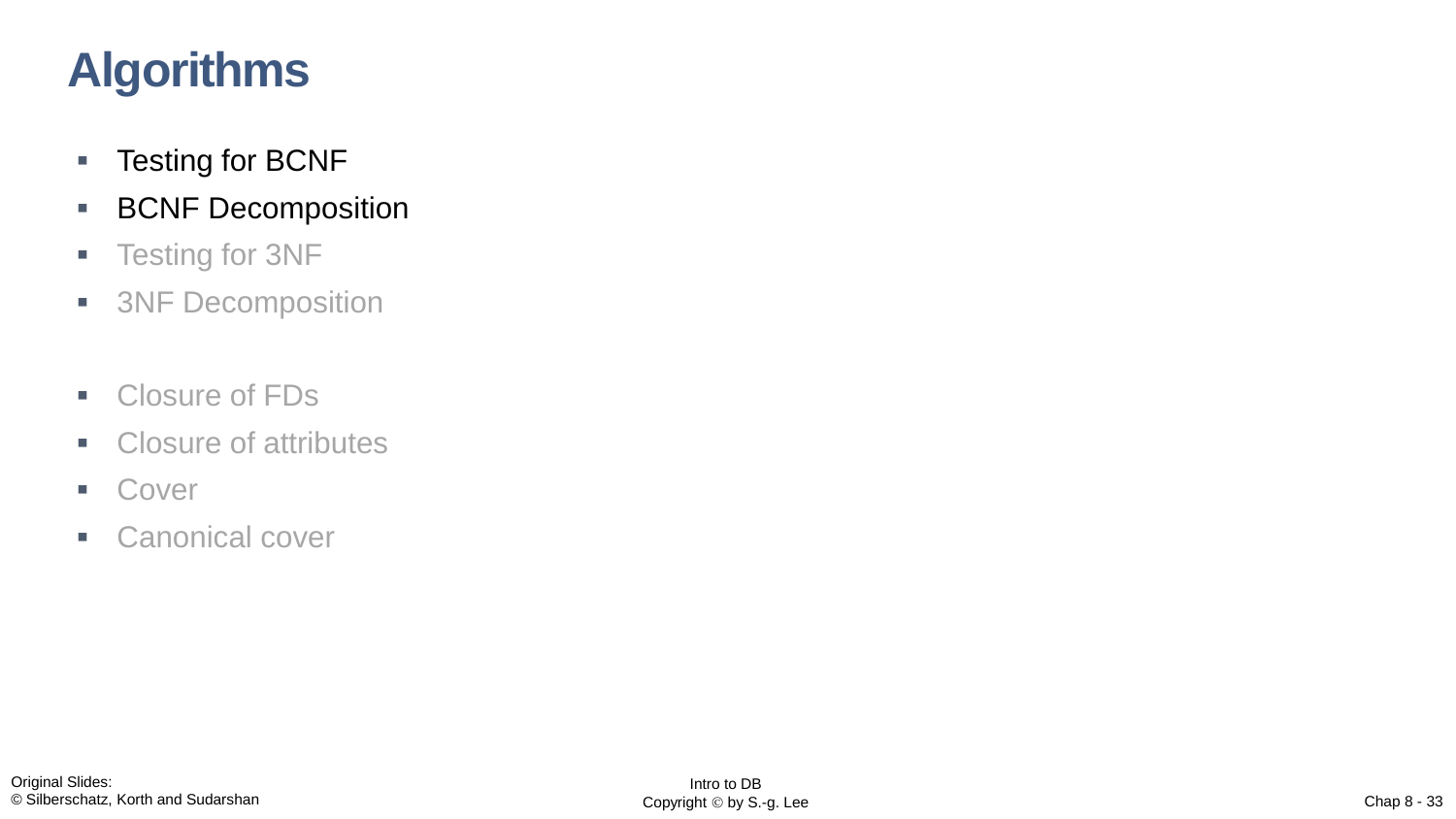# **Closure of Attribute Sets**

**• Definition**: Given a set of attributes  $\alpha$ , the *closure* of  $\alpha$  under F (denoted by  $\alpha^*$ ) is the set of attributes that are functionally determined by  $\alpha$  under  $F$ .

Algorithm to compute  $\alpha^+$ 

```
result := \alpha;
while (changes to result) do
      for each \beta \rightarrow \gamma in F do
         begin
            if \beta \subseteq result then result := result \cup \gammaend
```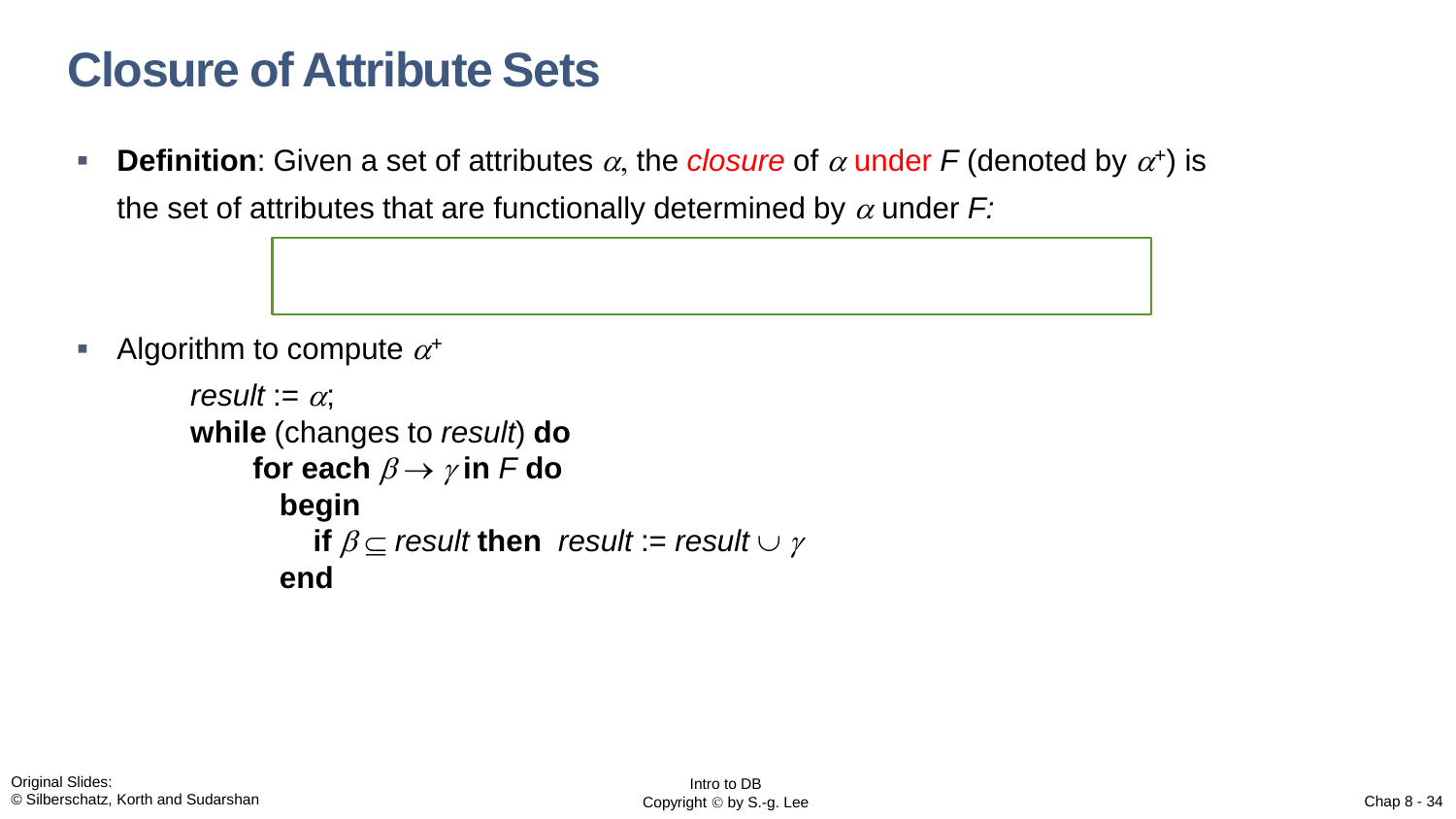# **Example**

- $R = (A, B, C, G, H, I)$
- $F = \{ A \rightarrow B; A \rightarrow C; \qquad CG \rightarrow H; \quad CG \rightarrow I; \quad B \rightarrow H \}$



- Is *AG* a candidate key?
	- **Is AG** a super key?
		- $\cdot$  Does  $AG \rightarrow R?$
	- **Is any subset of AG a superkey?** 
		- $\cdot$  Does  $A^+ \rightarrow R$ ?
		- $\cdot$  Does  $G^+ \rightarrow R$ ?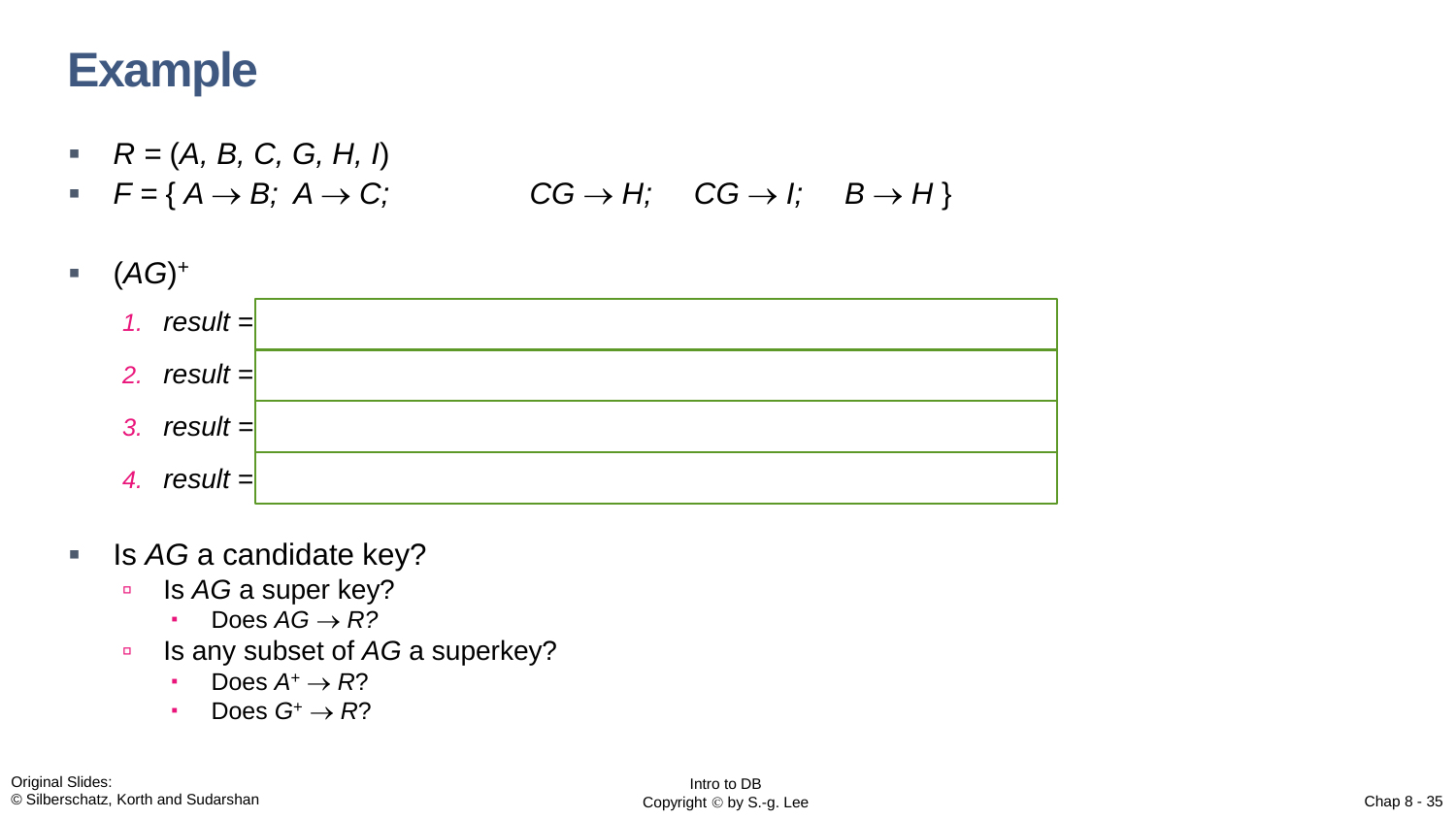### **Uses of Attribute Closure**

There are several uses of the attribute closure algorithm:

- **Testing for superkey**: "is  $\alpha$  a superkey?"
	- Compute +, and check if <sup>+</sup>contains all attributes of *R*.
- **Testing functional dependencies**: "does  $\alpha \rightarrow \beta$  hold?"
	- Or, in other words, is  $\alpha \rightarrow \beta$  in  $F^+$
	- **Just check if**  $\beta \subseteq \alpha^*$ .
	- $\overline{\phantom{a}}$  Is a very useful simple test
- **Computing the closure of** *F: F*<sup>+</sup>
	- For each  $\gamma \subseteq R$ , we find the closure  $\gamma^*$ , and
	- for each  $S \subseteq \gamma^*$ , we output a functional dependency  $\gamma \to S$ .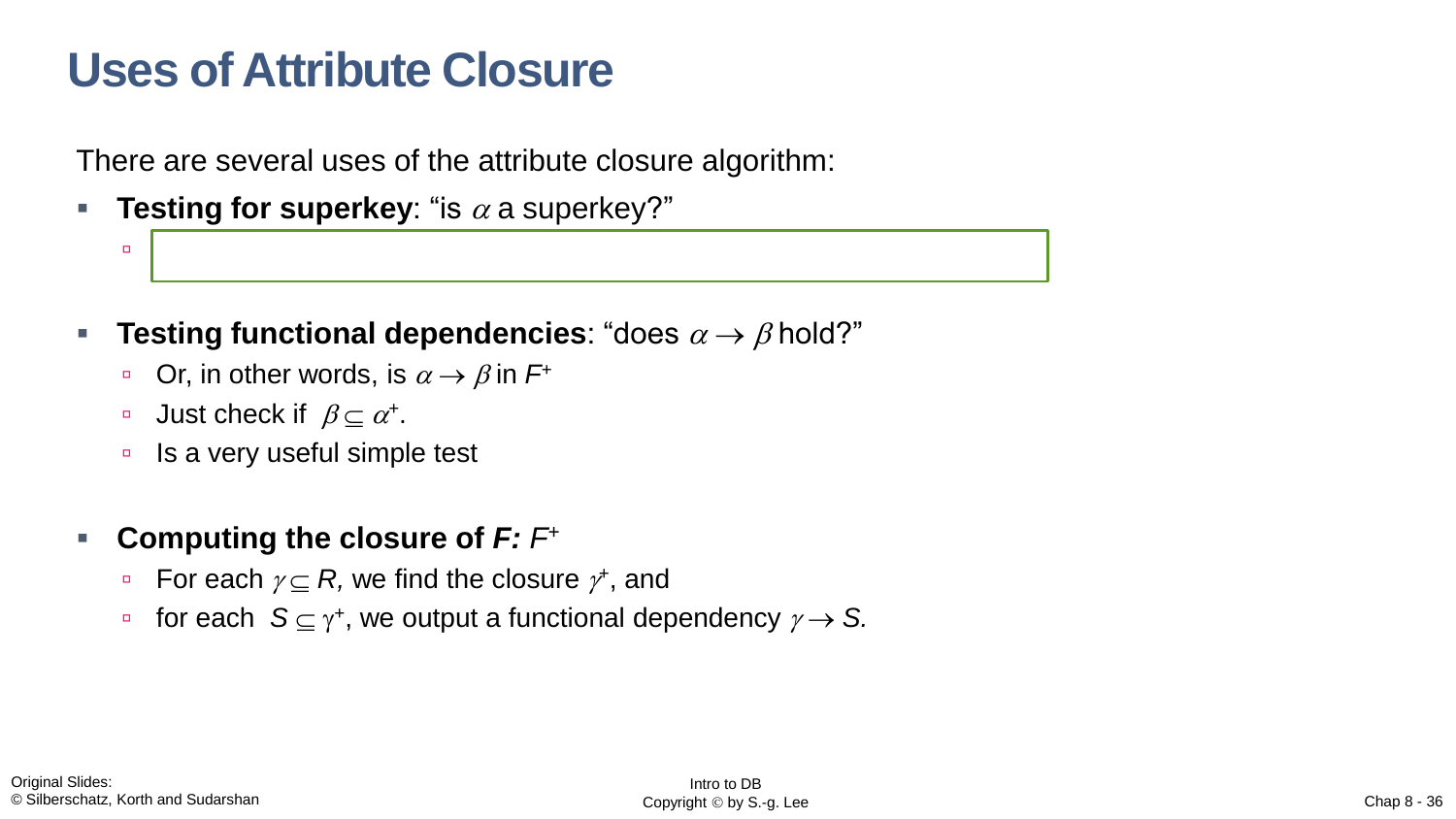# **Testing for BCNF**

#### ■ Check if  $\alpha \rightarrow \beta$  cause a violation of BCNF

- 1. compute  $\alpha^*$  (the attribute closure of  $\alpha$ ), and
- 2. verify that it includes all attributes of *R* (i.e., it is a superkey of *R*)
- **Check if**  $R$  **is in BCNF** (w.r.t.  $F$ )

It can be shown that if none of the dependencies in *F* causes a violation of BCNF, then none of the dependencies in *F*<sup>+</sup> will cause a violation of BCNF either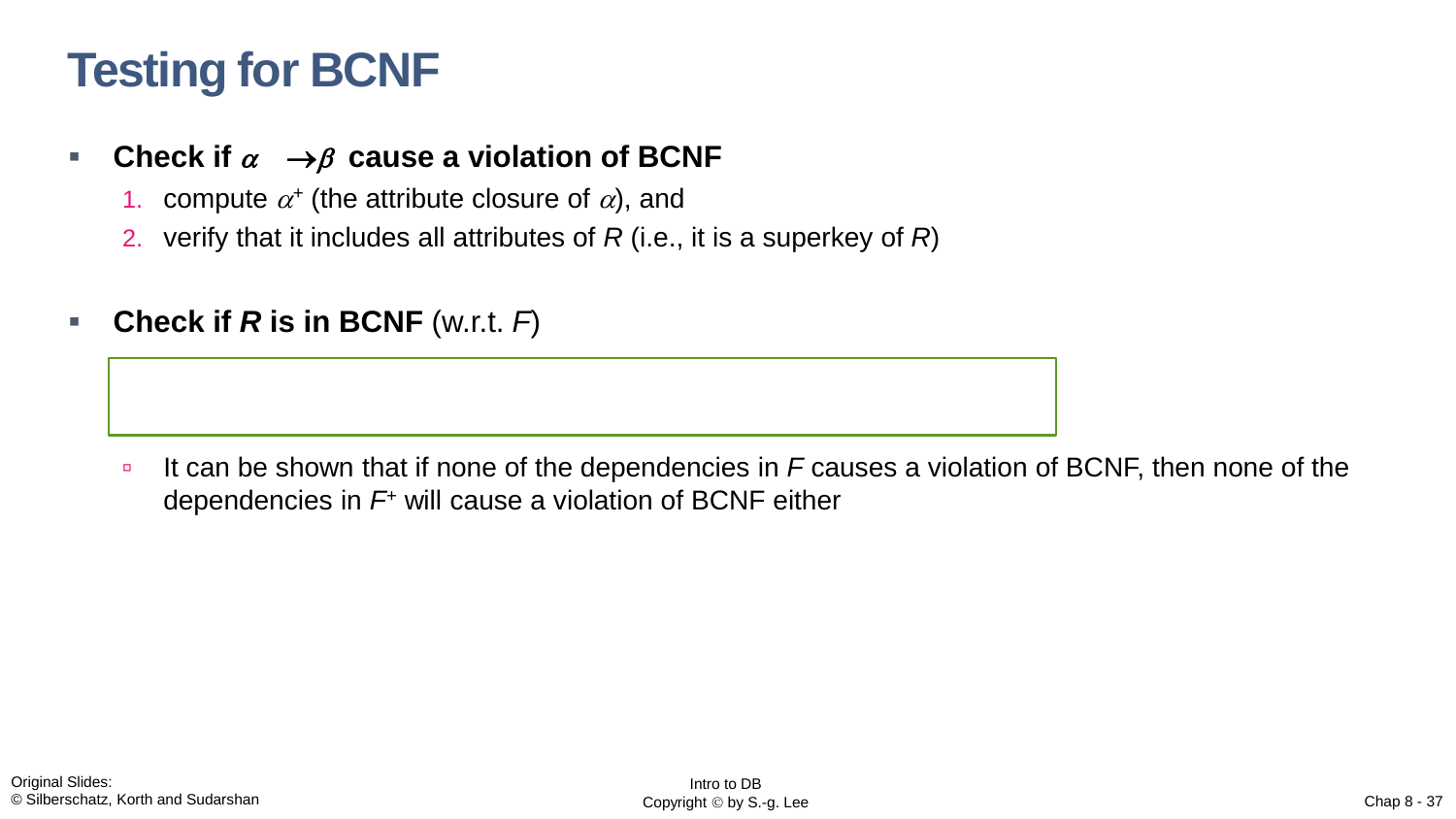# **Testing for BCNF (cont.)**

- However, using only F is *incorrect* when testing a relation in a *decomposition of R*
- **Example**

Consider  $R(A, B, C, D)$  with  $F = \{A \rightarrow B, B \rightarrow C\}$ 

- **Decompose into**  $R_1(A, B)$  **and**  $R_2(A, C, D)$
- Neither of the dependencies in F contain only attributes from  $(A, C, D)$  so we might be mislead into thinking  $R_2$  satisfies BCNF.
- □ In fact, dependency  $A \rightarrow C$  in  $F^+$  shows  $R^2$  is not in BCNF.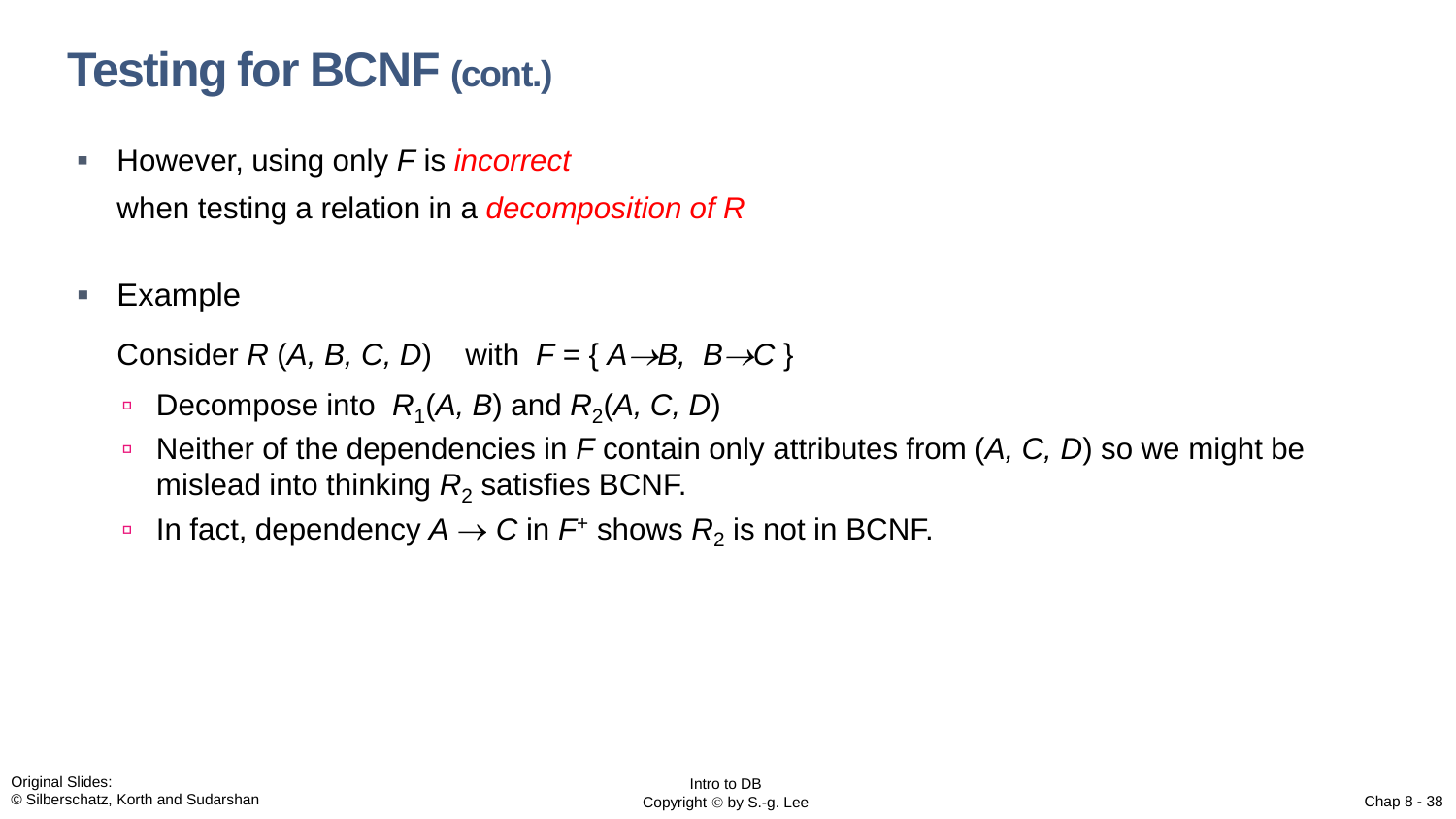# **BCNF Decomposition Algorithm**

*result* :=  $\{R\}$ ; *done* := false

compute *F*<sup>+</sup>

**while (not** *done)* **do**

**if** (there is a schema  $R_i$  in *result* that is not in BCNF)

#### **then begin**

let 
$$
\alpha \rightarrow \beta
$$
 ( $\alpha \cap \beta = \varnothing$ )  
be a nontrivial FD  
that holds on  $R_i$ , and  
 $\alpha \rightarrow R_i$  is not in  $F^+$   
*result* := (*result* –  $R_i$ )  $\cup$   
( $R_i - \beta$ )  $\cup$  ( $\alpha, \beta$ );  
end

**else** *done* := **true;**

\* Each *R<sup>i</sup>* in *result* is in BCNF, and decomposition is lossless-join.

*R =* (*bname, bcity, assets, cname, loan#, amount*) *F = { bname*→*assets bcity; loan#* → *amount bname }* Key=*{loan#, cname}*

**Decomposition** 

*R*<sup>1</sup> = (*bname, bcity, assets), R*<sup>2</sup> = (*bname, cname, loan#, amount*) *R*<sup>3</sup> = (*bname, loan#, amount) R*<sup>4</sup> = (*cname, loan#*)

Final decomposition result:  $R_1, R_3, R_4$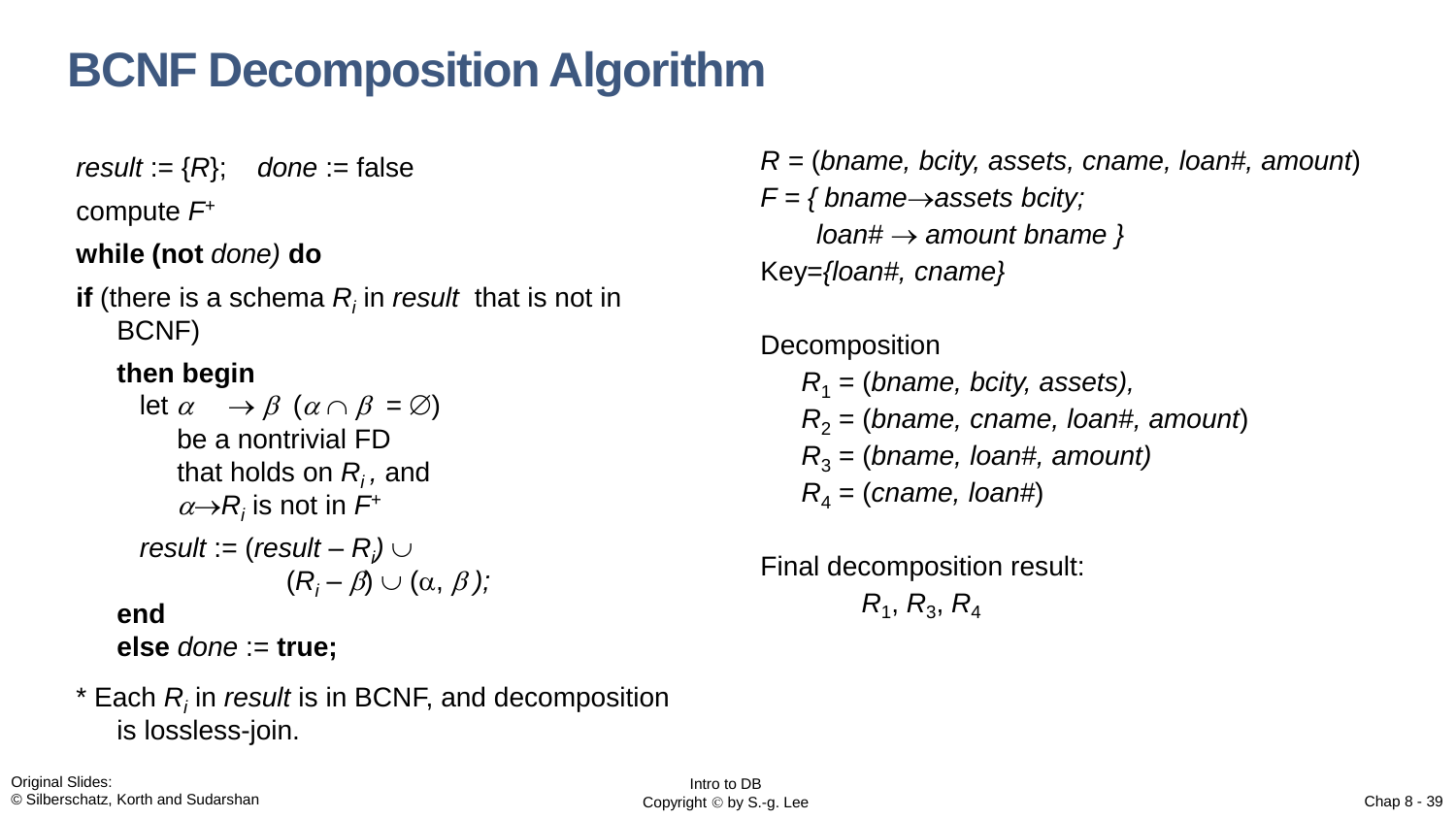# **Overall Database Design Process**

■ We have assumed schema R is given

*R* could have been

a single relation containing *all* attributes that are of interest

▪ generated when converting E-R diagram to a set of tables.

- called *universal relation*
- **Normalization breaks R into smaller relations.**
- the result of some ad hoc design of relations, which we then test/convert to normal form.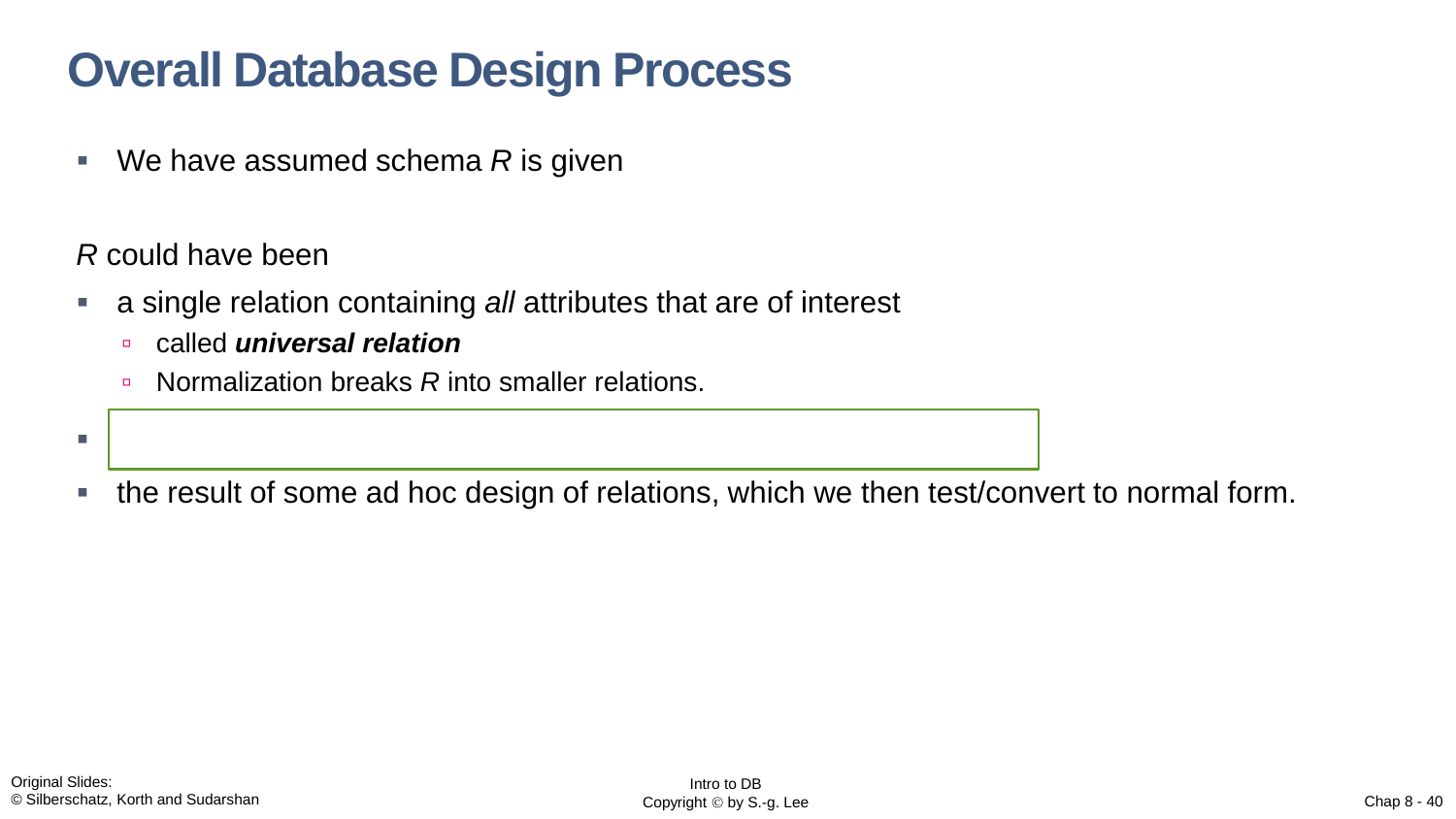### **Denormalization for Performance**

- May want to use non-normalized schema for performance
	- E.g. displaying *customer-name* along with *account-number* and *balance* requires join of *account* with *depositor*
- Alternative 1: Use *denormalized* relation containing attributes of *account* as well as *depositor* with all above attributes
	- faster lookup
	- extra space and extra execution time for updates
	- extra coding work for programmer and possibility of error in extra code
- Alternative 2: use a *materialized view* defined as

*account* ⋈ *depositor* 

**benefits and drawbacks same as above** 

except no extra coding work for programmer and avoids possible errors possible errors possible errors possible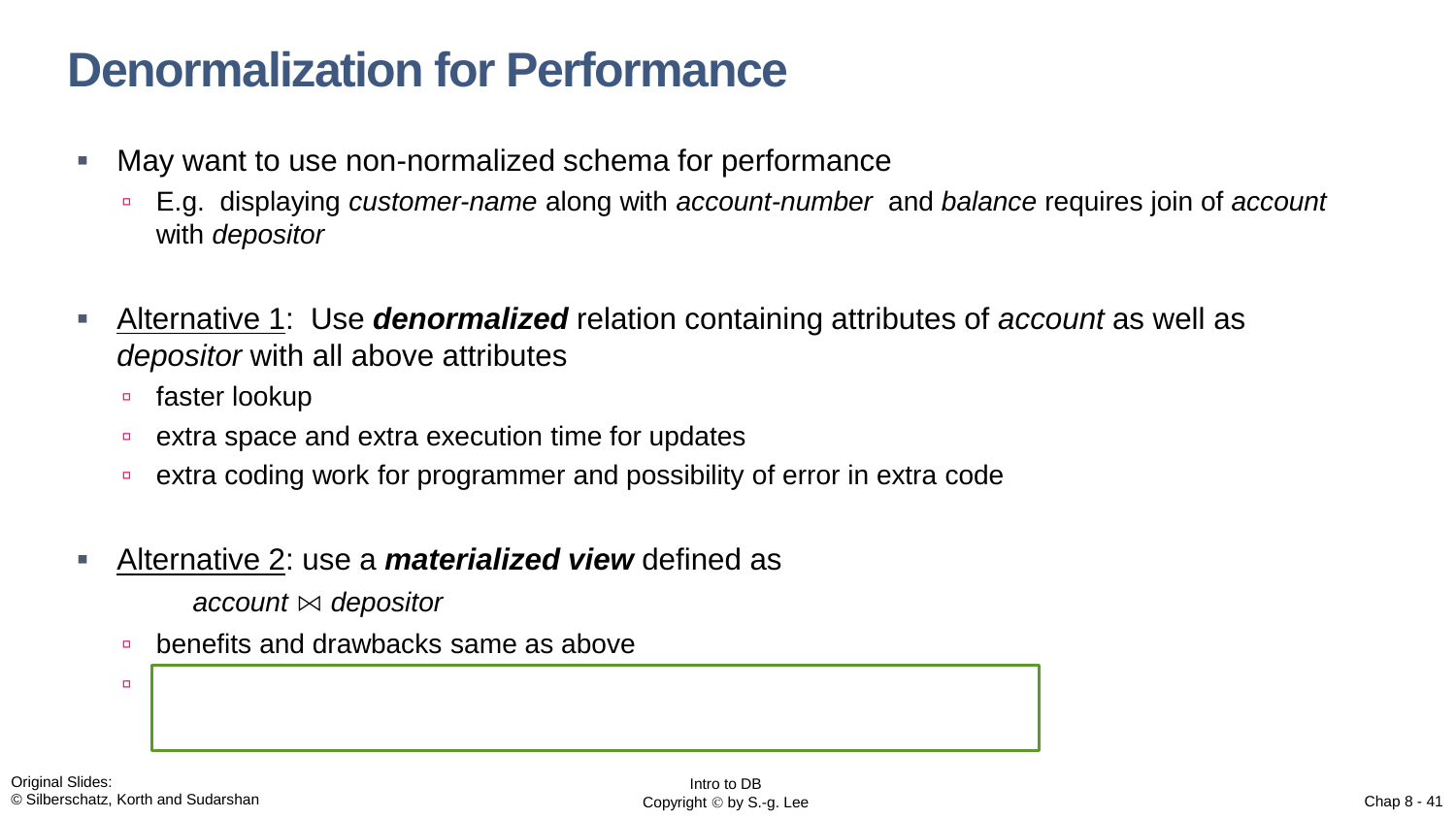# **Other Design Issues**

Some aspects of database design are not caught by normalization

Instead of *earnings*(*company-id, year, amount*), use

- *earnings-2000, earnings-2001, earnings-2002*, …
	- all on the schema (*company-id, earnings*).
	- **a** above are in BCNF
	- but make querying across years difficult and
	- needs new table each year
- *company-year*(*comp-id, earnings2000, earnings2001, earnings2002*)
	- **Also in BCNF**
	- makes querying across years difficult and
	- **requires new attribute each year.**
	- Is an example of a *crosstab*, where values for one attribute become column names => used in spreadsheets and data analysis tools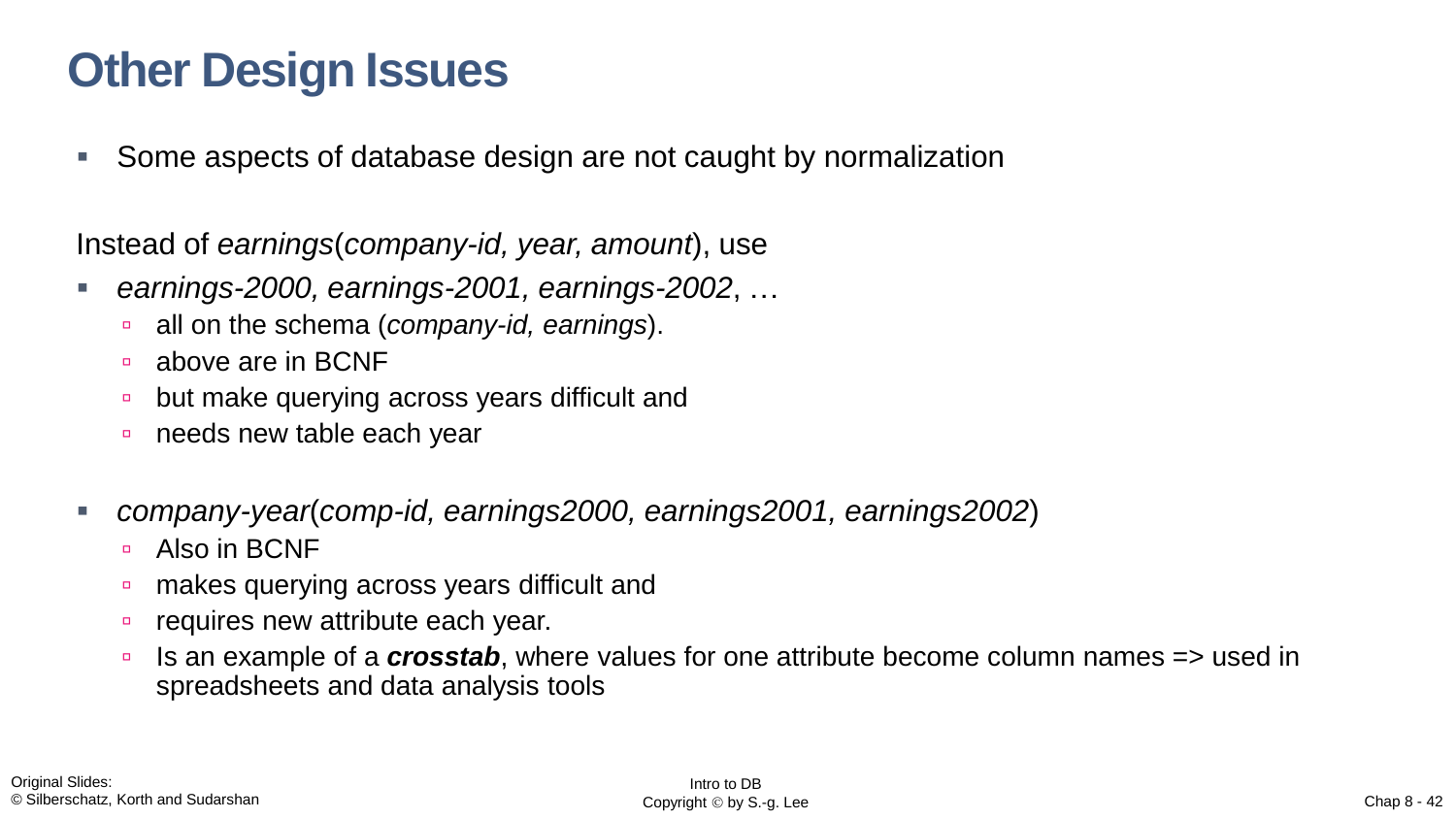# **Testing for 3NF**

- Need to check only FDs in *F* (not *F*<sup>+)</sup>
- For each dependency  $\alpha \rightarrow \beta$ ,
	- Check if  $\alpha$  is a superkey (attribute closure check)
- **If**  $\alpha$  is not a superkey
	- we have to verify if each attribute in  $\beta$  is contained in a candidate key
	- **this test is rather more expensive, since it involves finding candidate keys**
- Testing for
- Interestingly, decomposition into third normal form can be done in polynomial time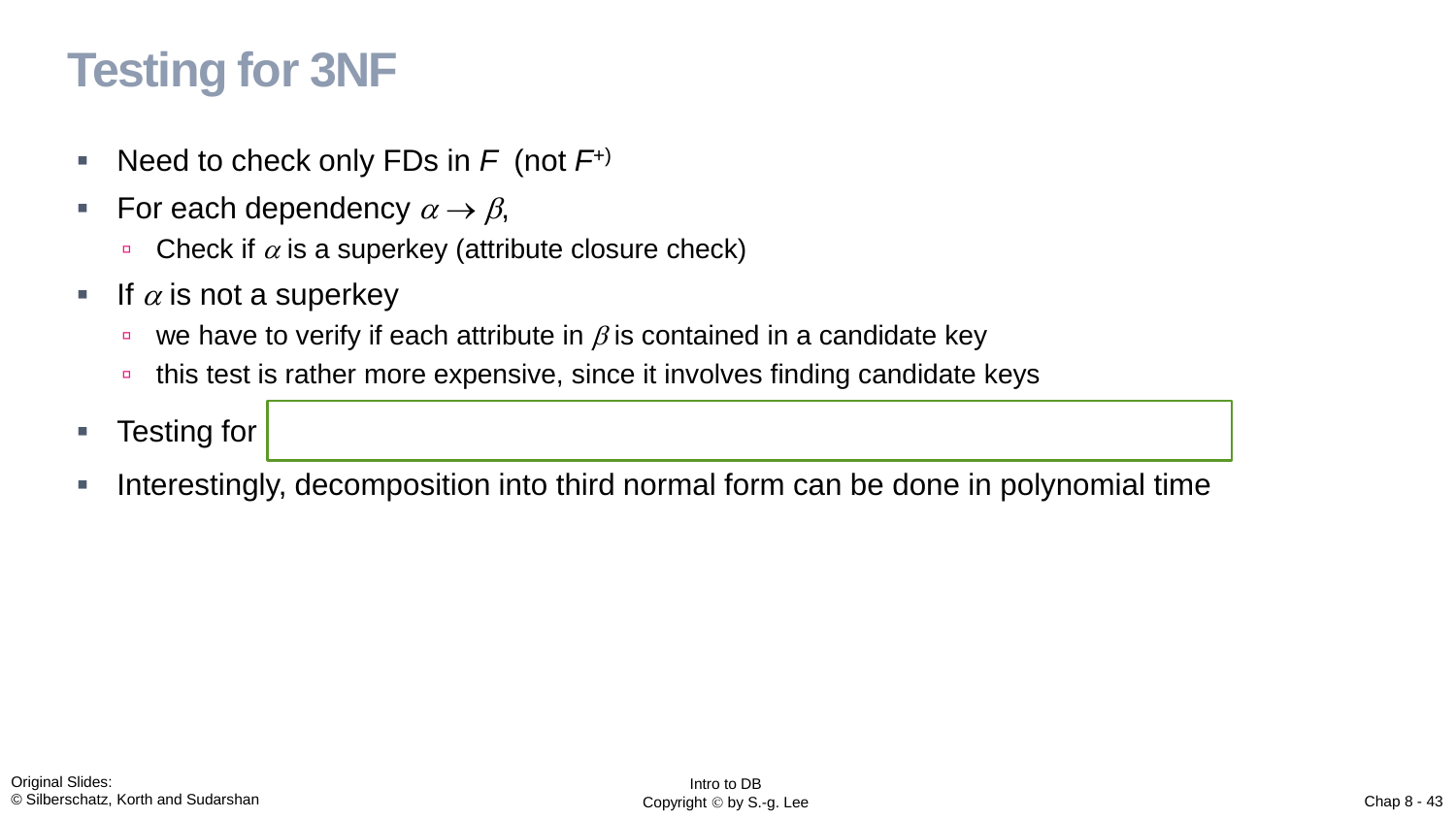### **Cover**

- Sets of functional dependencies may have redundant dependencies that can be inferred from the others
	- *A* → *C* is redundant in: {  $A$  → *B*,  $B$  → *C*,  $A$  → *C*}
	- **Parts of a functional dependency may be redundant** 
		- E.g. on RHS:  $\{A \rightarrow B, B \rightarrow C, A \rightarrow CD\}$  can be simplified to  ${A \rightarrow B, B \rightarrow C, A \rightarrow D}$
		- E.g. on LHS:  $\{A \rightarrow B, B \rightarrow C, AC \rightarrow D\}$  can be simplified to  ${A \rightarrow B, B \rightarrow C, A \rightarrow D}$



- A FD  $g \in F$  is *redundant* if  $(F \{g\})^+ = F^+$  or  $g \in (F \{g\})^+$
- *F'* is a *nonredundant (minimal) cover* of *F* if
	- $F^{\prime+} = F^+$  and
	- *F'* contains no redundant FD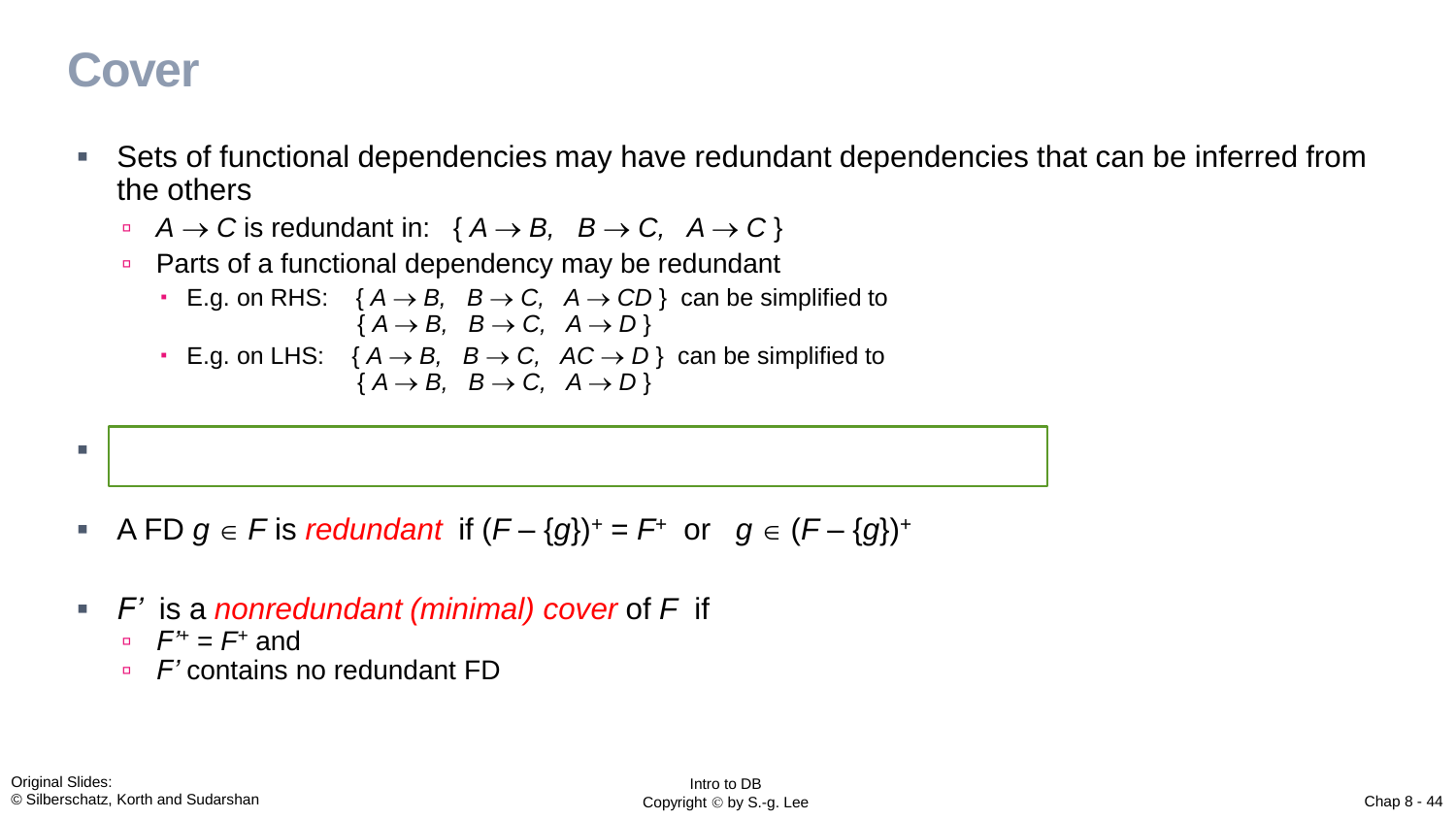### **Extraneous Attributes**

- Let  $\alpha \rightarrow \beta$  in F.
	- *A* ∈ α is extraneous if  $F$   $\Rightarrow$  (  $F \{\alpha \rightarrow \beta\}$  )  $\cup$  {  $(\alpha A) \rightarrow \beta$  }
	- *A* ∈  $\beta$  is extraneous if  $F \leftarrow (F \{\alpha \rightarrow \beta\}) \cup \{\alpha \rightarrow (\beta A)\}\$
- *Note:* implication in the opposite direction is trivial, since a "stronger" functional dependency always implies a weaker one
- **Example** 
	- Given  $F = \{A \rightarrow C, AB \rightarrow C\}$
	- *B* is extraneous in *AB* → *C* because

*A* → *C* logically implies *AB* → *C*

- **Example** 
	- Given  $F = \{A \rightarrow C, AB \rightarrow CD\}$
	- *C* is extraneous in *AB* → *CD* since

*A* → *C* can be inferred even after deleting *C*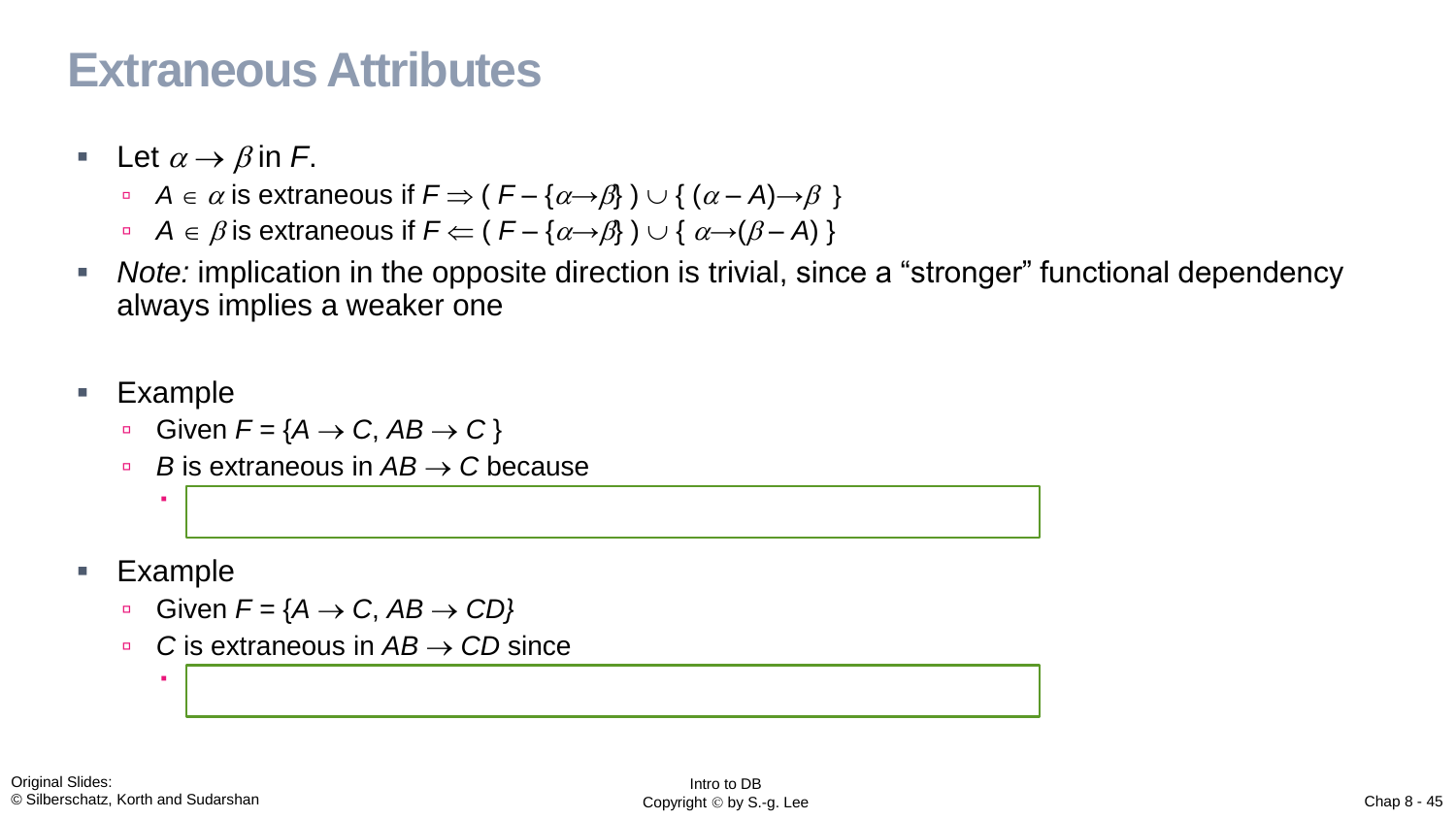# **Testing if an Attribute is Extraneous**

 $\alpha \rightarrow \beta \in F$ 

- **To test if attribute**  $A \in \alpha$  **is extraneous in**  $\alpha$ 
	- 1. compute  $({\alpha} A)^+$  using the dependencies in F
	- 2. *A* is extraneous if  $({\alpha} A)^+$  contains  $\beta$
- **To test if attribute**  $B \in \beta$  **is extraneous in**  $\beta$ 
	- 1. compute  $\alpha^+$  using only the dependencies in
	- 2. *B* is extraneous if  $\alpha^+$  contains *B*,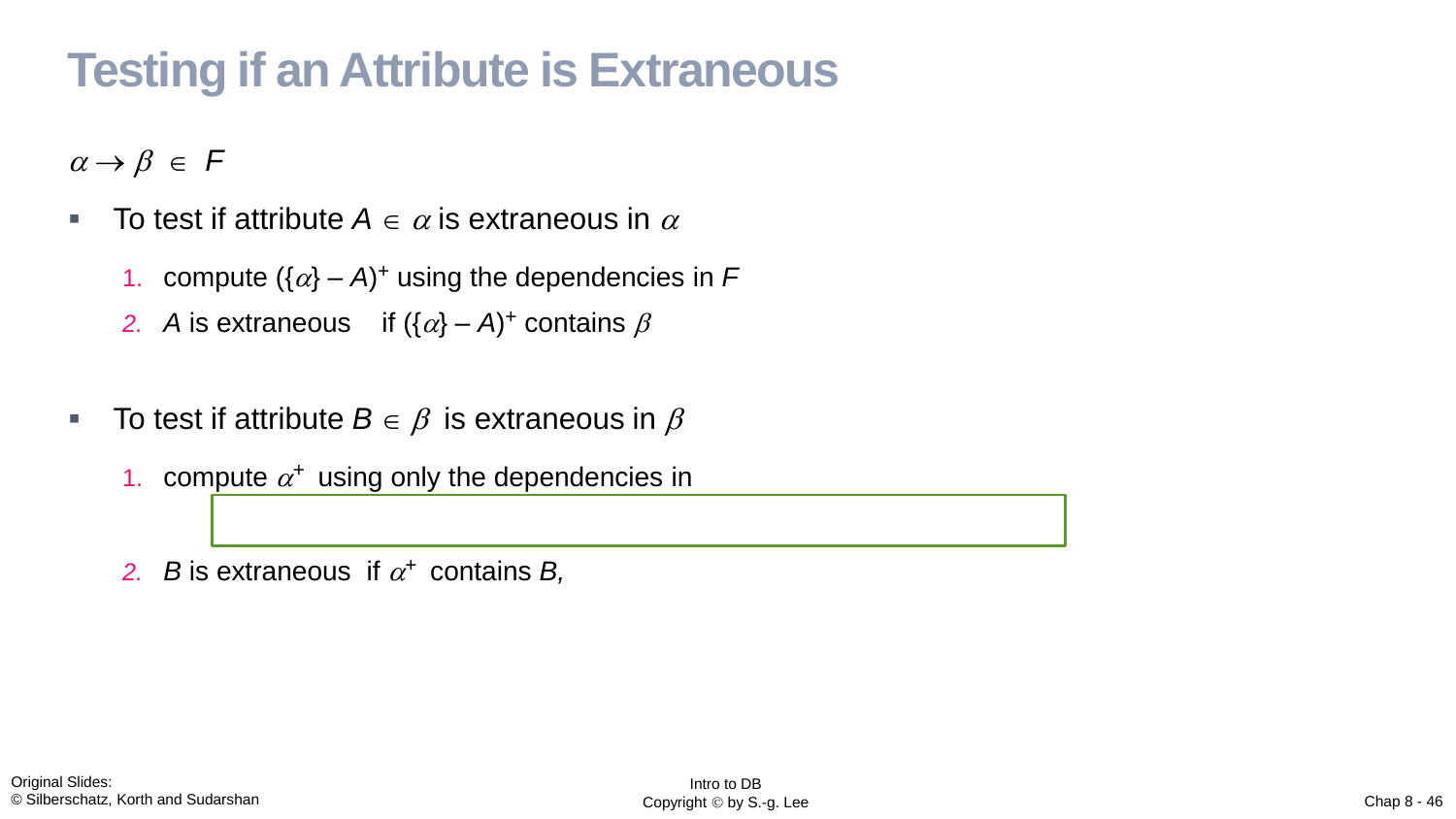# **Canonical Cover**

#### ▪ **Definition**:

A *canonical cover* for *F* is a set of dependencies *F<sup>c</sup>* such that

- $F_c^+ = F^+$
- $\blacksquare$  No FD in  $F_c$  contains an extraneous attribute
- **Each left side of a FD in**  $F_c$  **is unique**
- $\blacksquare$  Intuitively,  $F_c$  is
	- a "minimal" set equivalent to *F*

with  $\overline{\mathbf{D}}$  and  $\overline{\mathbf{D}}$  and  $\overline{\mathbf{D}}$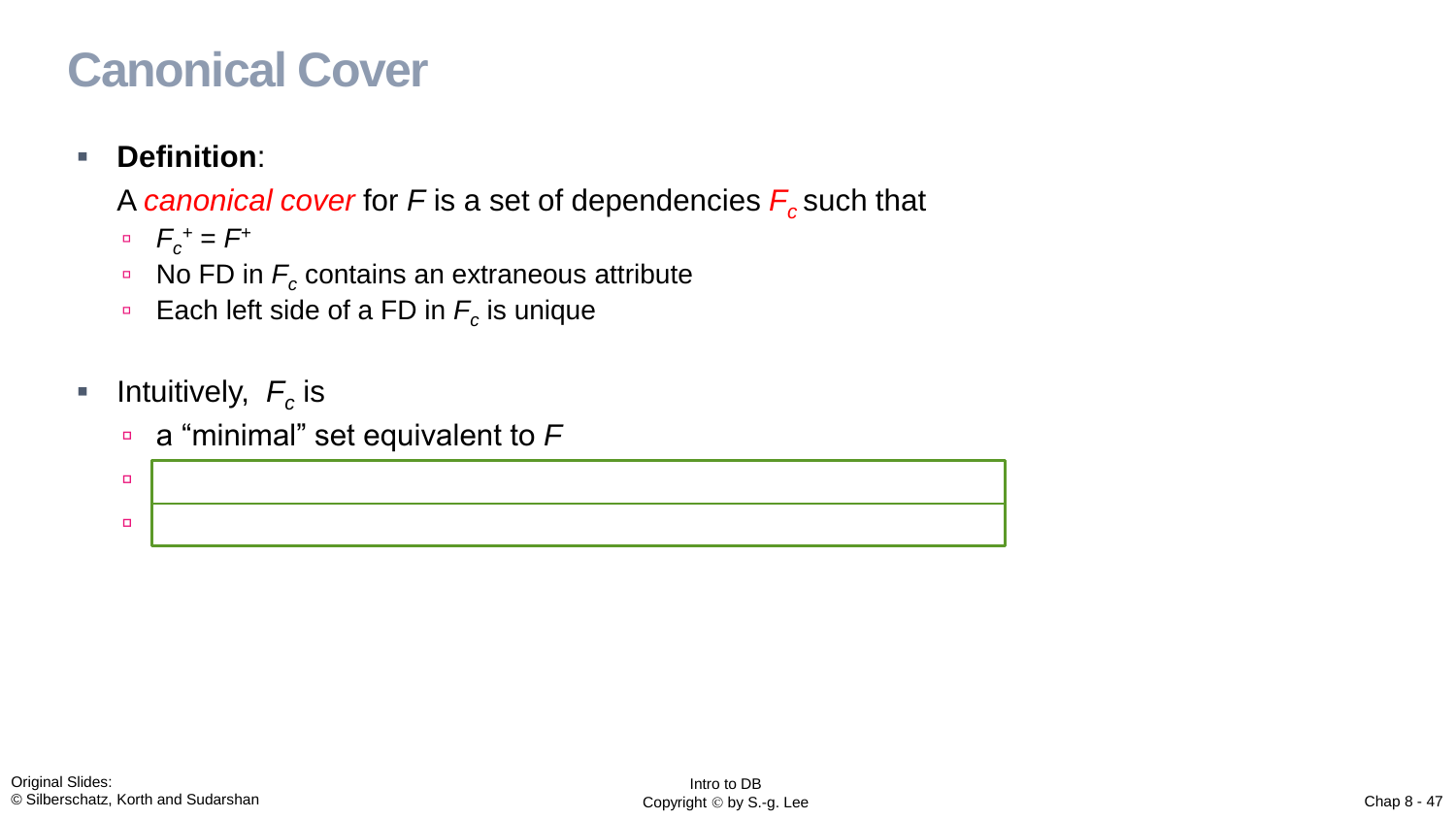# **Algorithm for Canonical Cover**

#### **repeat**

replace any  $\alpha_1 \rightarrow \beta_1$  and  $\alpha_1 \rightarrow \beta_1$ with  $\alpha_1 \rightarrow \beta_1 \beta_2$  (union rule) Find  $\alpha \rightarrow \beta$  with extraneous attribute either in  $\alpha$ or  $\beta$  and delete the extraneous attribute from  $\alpha$  $\rightarrow \beta$ 

**until** *F* does not change

Union rule may become applicable after some extraneous attributes have been deleted, so it has to be re-applied

 $\blacksquare$   $O(n^2)$ 

$$
R = (A, B, C) \qquad F = \{A \rightarrow BC
$$
  
\n
$$
B \rightarrow C
$$
  
\n
$$
A \rightarrow B
$$
  
\n
$$
AB \rightarrow C
$$
}

- Combine  $A \rightarrow BC$  and  $A \rightarrow B$  into  $A \rightarrow BC$
- *A* is extraneous in  $AB \rightarrow C$ 
	- *B* → *C* logically implies  $AB$  → *C*.
- $C$  is extraneous in  $A \rightarrow BC$  $A \rightarrow BC$  is logically implied by  $A \rightarrow B$  and  $B \rightarrow C$ .
- The canonical cover:

*Fc*= { *A* → *B, B* → *C* }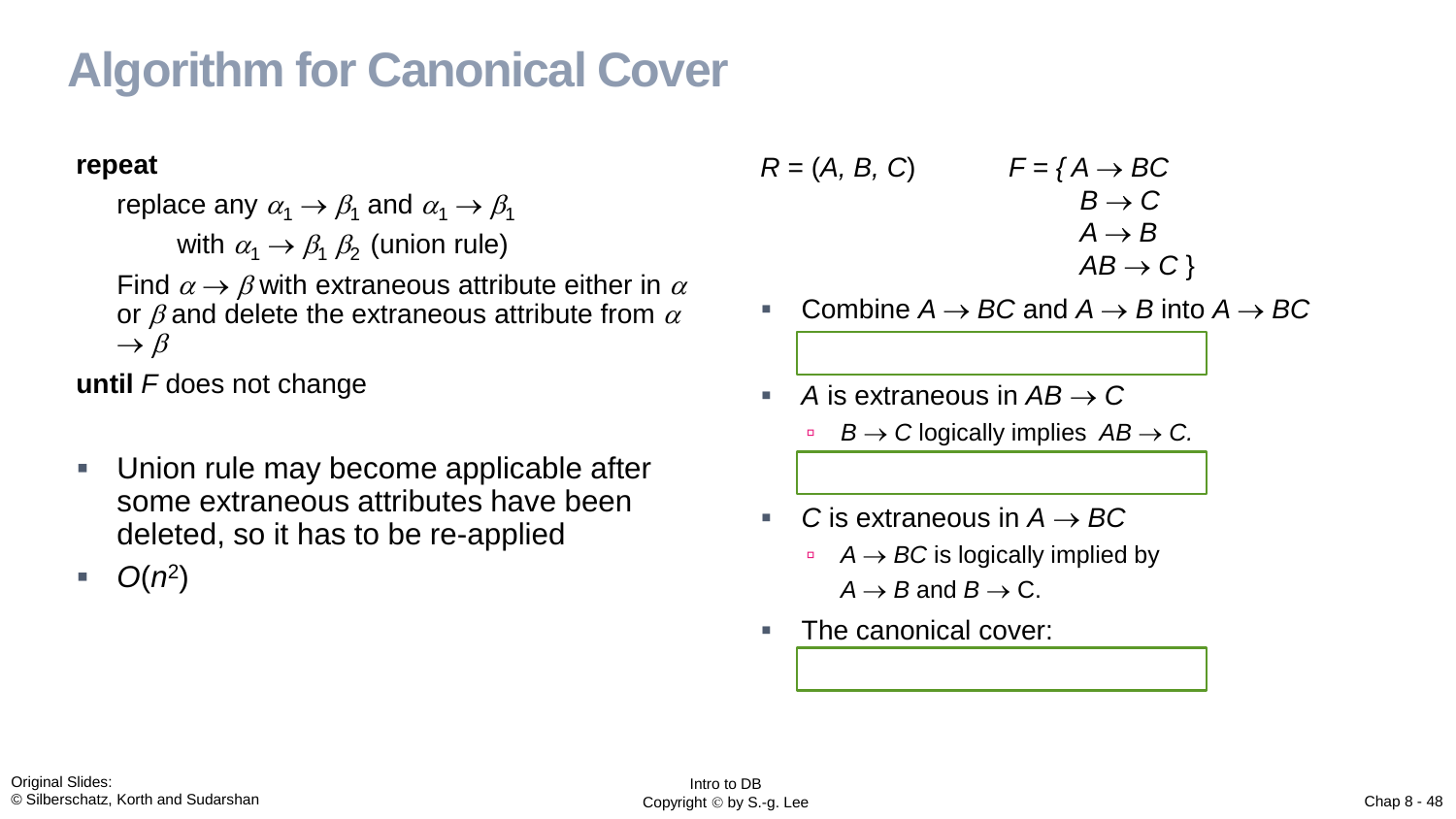# **3NF Decomposition Algorithm**

*Fc (*canonical cover for *F)*  $i := 0$ 

**for each**  $FD \alpha \rightarrow \beta$  in  $F_c$  **do if** no  $R_j$ , 1  $\leq j \leq i$  contains  $\alpha \beta$ **then** { *i* := *i +* 1  $R_i := \alpha \beta$  }

**if** no  $R_j$ , 1  $\leq j \leq i$  contains a candidate key for *R* **then** 

 $\{ i := i + 1;$  $R_i$ : = any candidate key for *R* } **return**  $(R_1, R_2, ..., R_i)$ 

*Banker =* (*branch, cname, banker, office#*) F={ *banker* → *branch office# cname branch* → *banker* } Key= {*cname, branch*}

Follow the algorithm



Since *B2* contains a candidate key, we are done.